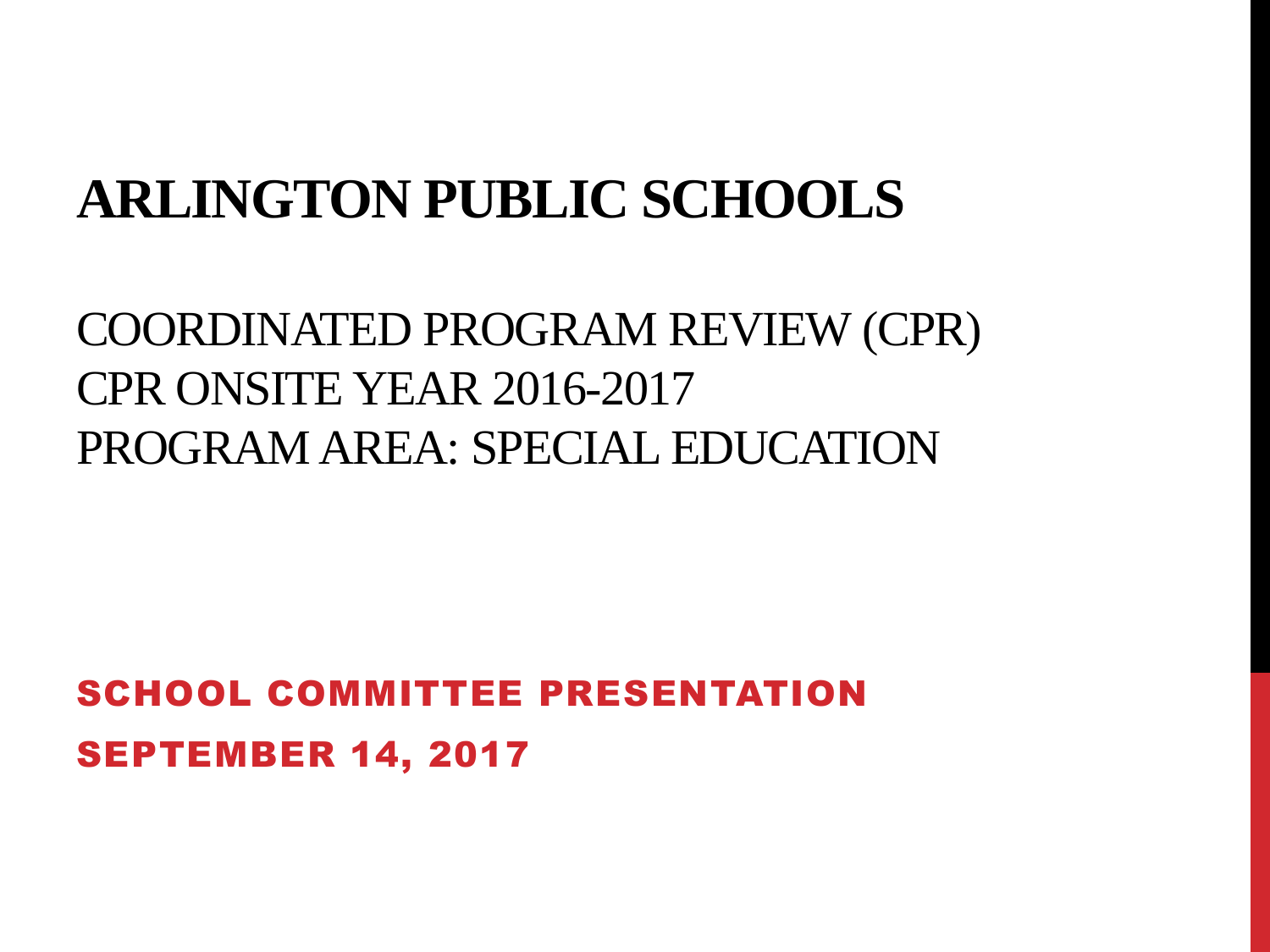# COORDINATED PROGRAM REVIEW

- Conducted every six years by the Department of Elementary and Secondary Education (DESE) Program Quality Assurance Services
- Covers Civil Rights, English Language Education, & Special Education
- Combination of self-assessment and internal record review (Jan May 2016) and on-site visit (Nov 2016)
- Self-assessment includes review of policies and procedures for 57 criteria
- Internal record review of 30 student records based on DESE selection criteria
- Onsite visit includes additional record review, facilities inspections/classroom observations, staff interview (gen ed, special ed, admin, t.a.s,) and parent survey & interviews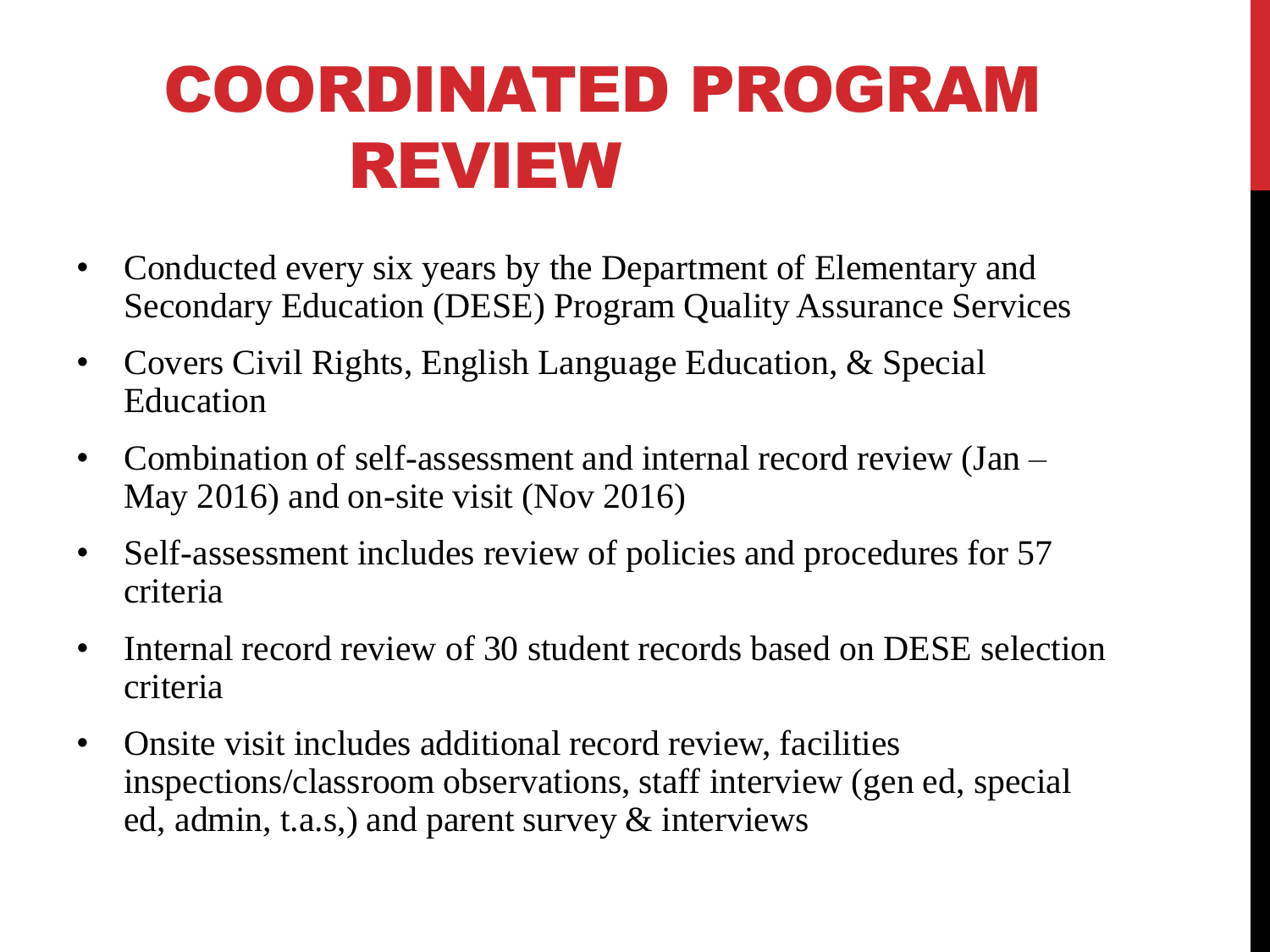# CPR REPORT TIMELINE

- A draft report was released in April 2017 in which the District had 10 days to respond to the findings
- In June 2017 a final report was released publicly and the District had 20 days to create a Corrective Action Plan (CAP) and submit to the DESE for approval
- At the beginning of July 2017 the CAP was approved by the DESE
- Mandatory One-Year Compliance Date issued for June 5, 2018
- Progress reporting periods occur Nov 1, 2017 & March 12, 2018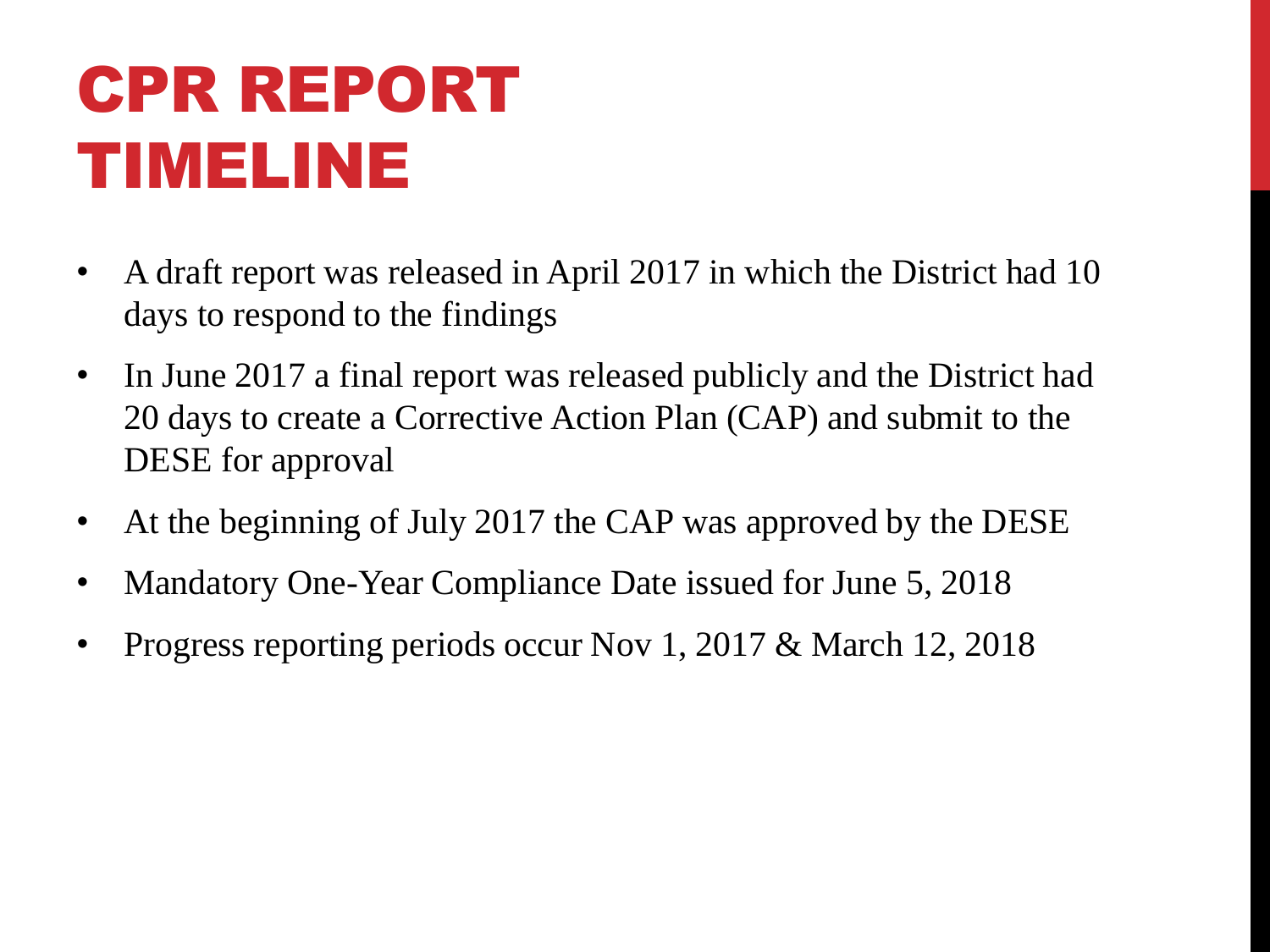# CPR FINDINGS

**Commendable:** Any requirement or aspect of a requirement implemented in an exemplary manner significantly beyond the requirements of law or regulation.

**Implemented:** The requirement is substantially met in all important aspects.

**Implementation in Progress:** This rating is used for criteria containing new or updated legal requirements and means that the district has implemented any old requirements contained in the criterion and is training staff or beginning to implement the new requirements in such a way that the onsite team anticipates that the new requirements will be implemented by the end of the school year.

**Partially Implemented**: The requirement, in one or several important aspects, is not entirely met.

**Not Implemented:** The requirement is totally or substantially not met.

**Not Applicable:** The requirement does not apply to the school district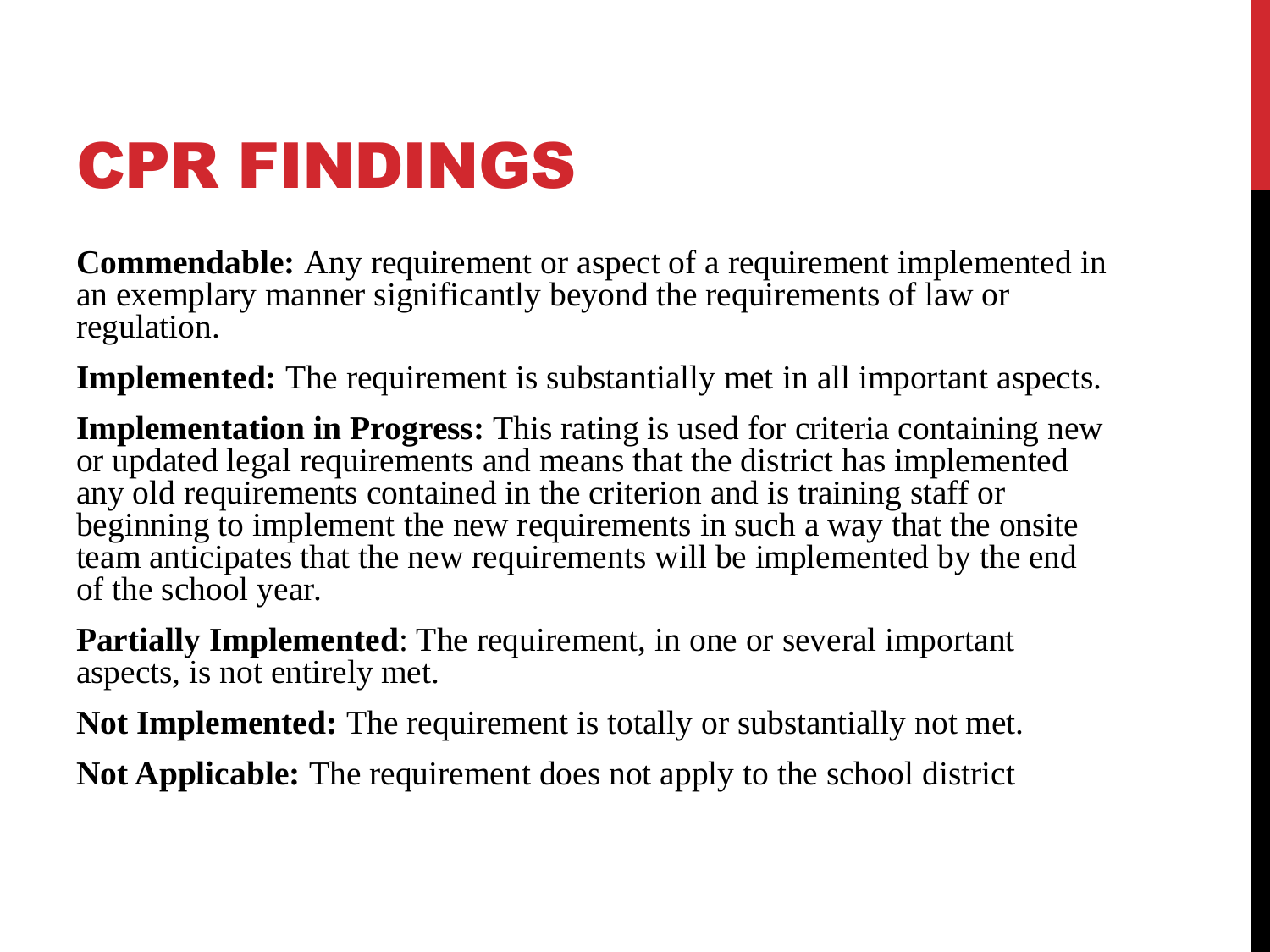# APS FINDINGS

- We had 13 areas of non-compliance each of these areas were found to be "Partially Implemented"
- Findings in the areas of:
	- (SE6) Determination of transition services
	- (SE7) Transfer of parental rights at age of majority and student participation and consent at the age of majority
	- (SE8) IEP Team composition and attendance
	- (SE13) Progress Reports and content
	- (SE14) Review and revision of IEPs
	- (SE18) Determination of placement; provision of IEP to parent
	- (SE20) Least restrictive program selected
	- (SE21) School day and school year requirements
	- (SE22) IEP implementation and availability
	- (SE24) Notice to parent regarding proposal or refusal to initiate or change the identification, evaluation, or educational placement of the student or the provision of FAPE
	- (SE54)Professional development
	- (SE55)Special education facilities and classrooms
	- (SE56) Special education programs and services are evaluated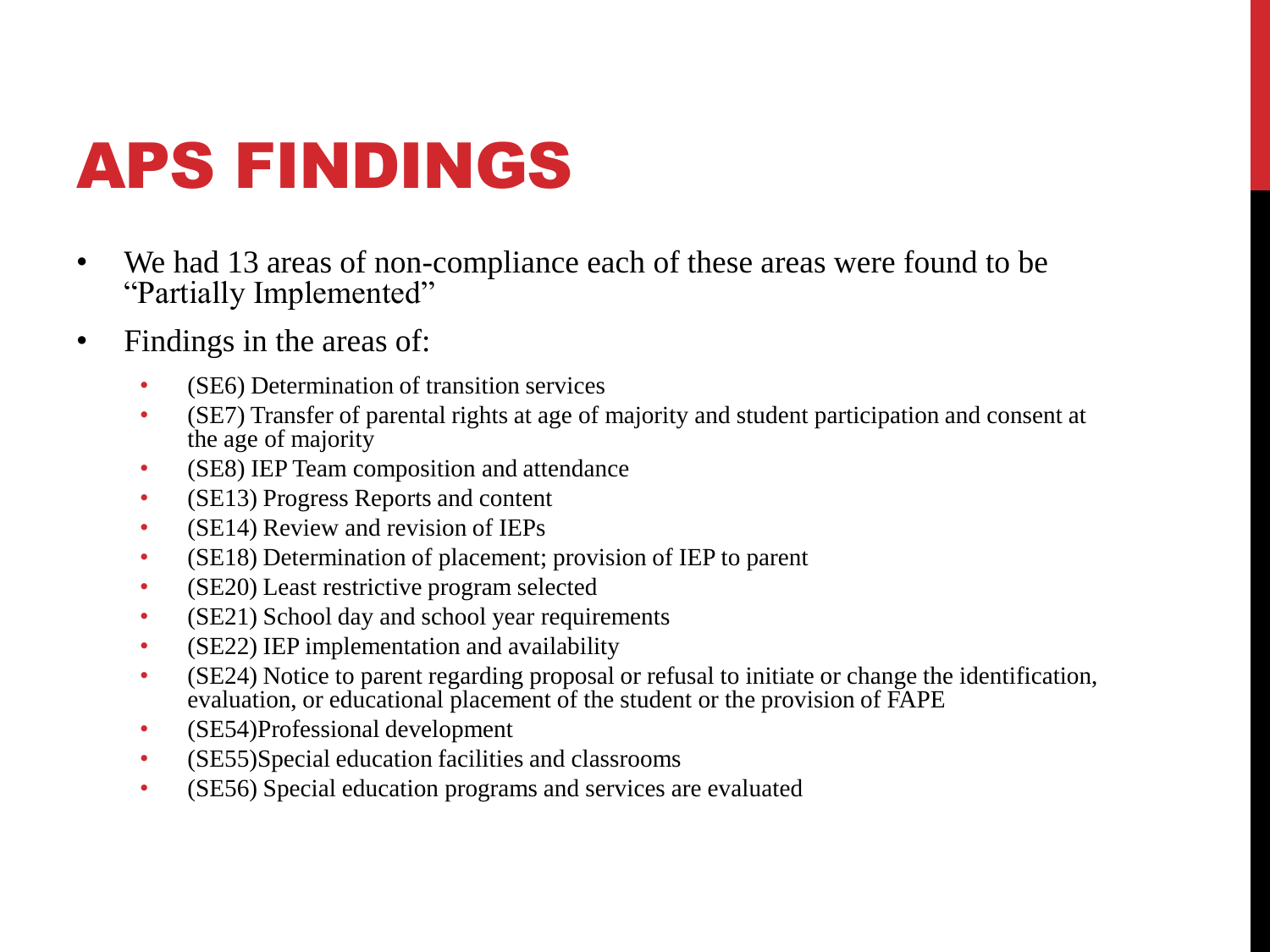# APS FINDINGS

For a full description of the Coordinated Program Review (CPR) process and complete copies of the Final Report and Corrective Action Plan

http://www.doe.mass.edu/pqa/review/cp  $r/$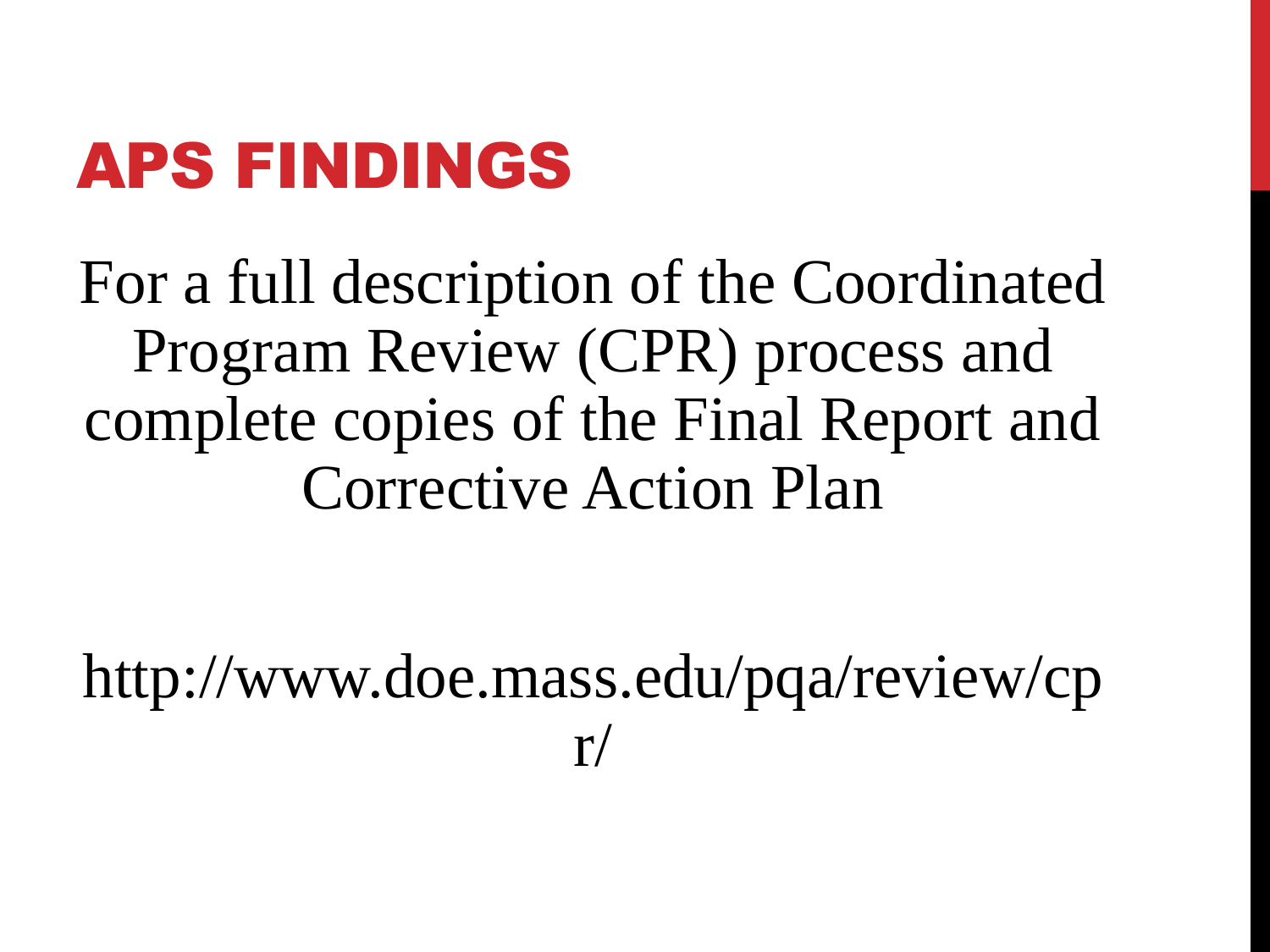### SE 6 DETERMINATION OF TRANSITION SERVICES

*Finding: A review of student records indicated that the district does not consistently invite students aged 14 and older to attend part or all of Team meetings at which transition services are discussed or proposed.*

**Requirement:** During the IEP period in which the student will turn 14 years old, they are required to be invited to any meeting in which transition services are to be discussed.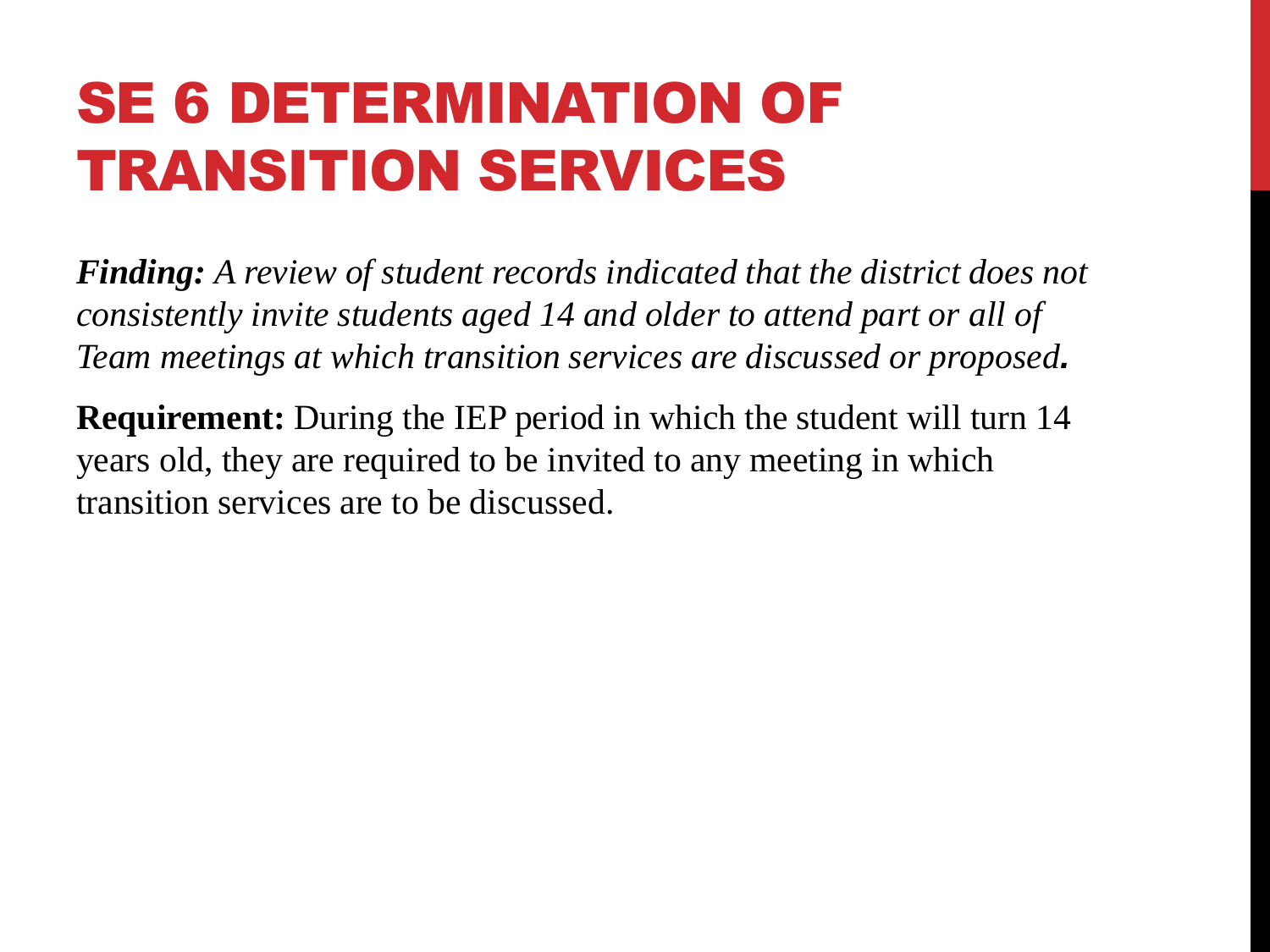### SE 6 DETERMINATION OF TRANSITION SERVICES

- Training all secondary (middle, high school, and out-of-district) special education staff including special education teachers, Team Chairpersons, and special education Coordinators on the need to invite students who are 14 years and older to attend part of all of their Team meetings. *Status:* completed
- Implementing a quarterly review process by special education administrators in which a sampling of applicable records is selected to check for compliance. *Status:* on-going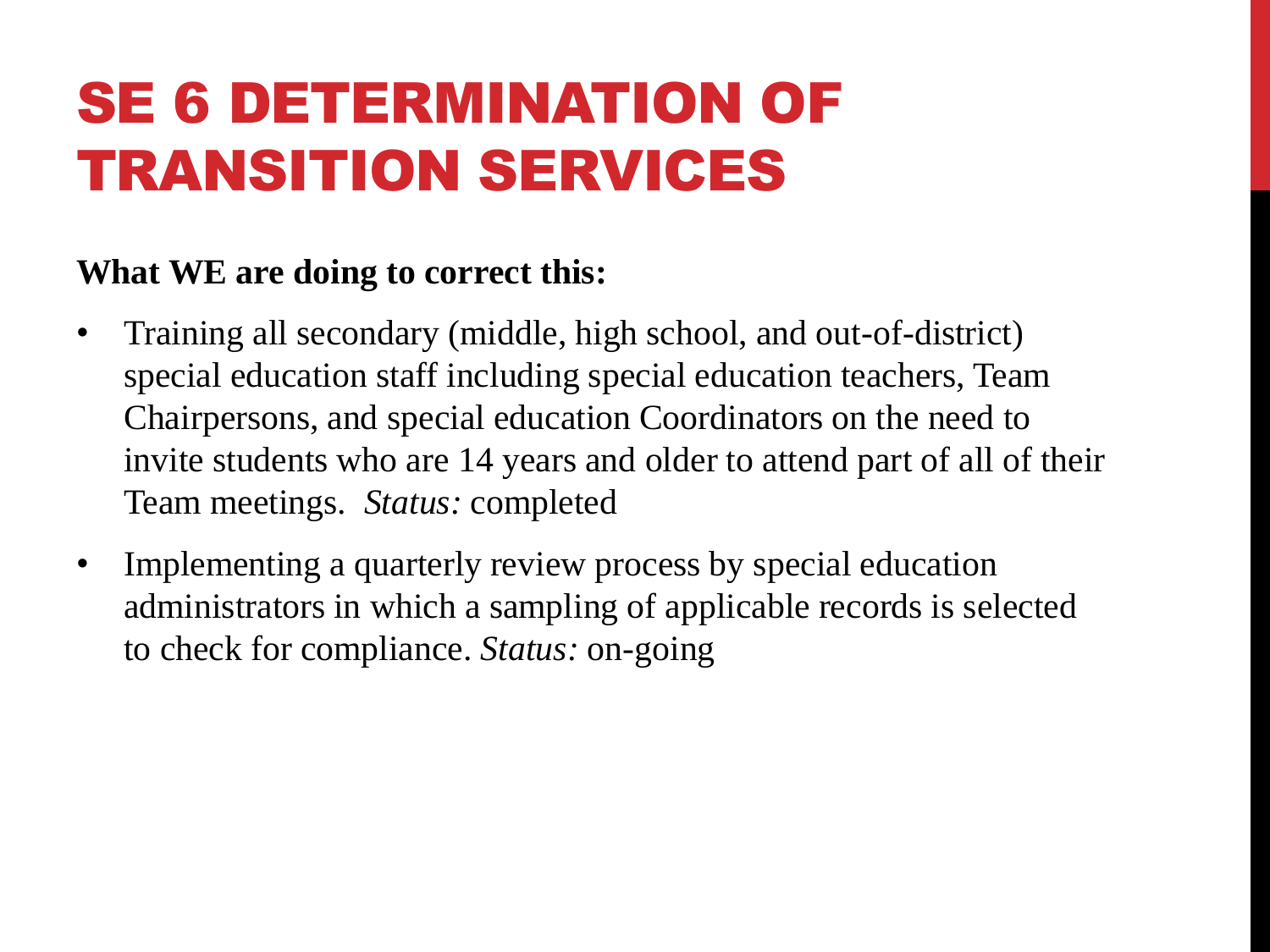# SE 7 AGE OF MAJORITY

*Finding: A review of student records and staff interviews indicated that the district does not consistently inform students and parents at least one year prior to the student reaching age 18 of the rights that will transfer from the parent to the student upon the student's 18th birthday. Record review and staff interviews also indicated that upon the student reaching age 18, the district does not consistently obtain consent from the adult student with sole or shared decision-making authority to continue his or her special education program.*

**Requirement:** During the IEP period in which the student is turning 17 years old they must be notified that upon their 18 birthday that all rights afforded to parents under special education law will transfer from the parent/guardian to the student.

Once the student turns 18, the school district has to obtain the adult student's consent to continue his or her special education program (i.e. the student must sign their IEP.)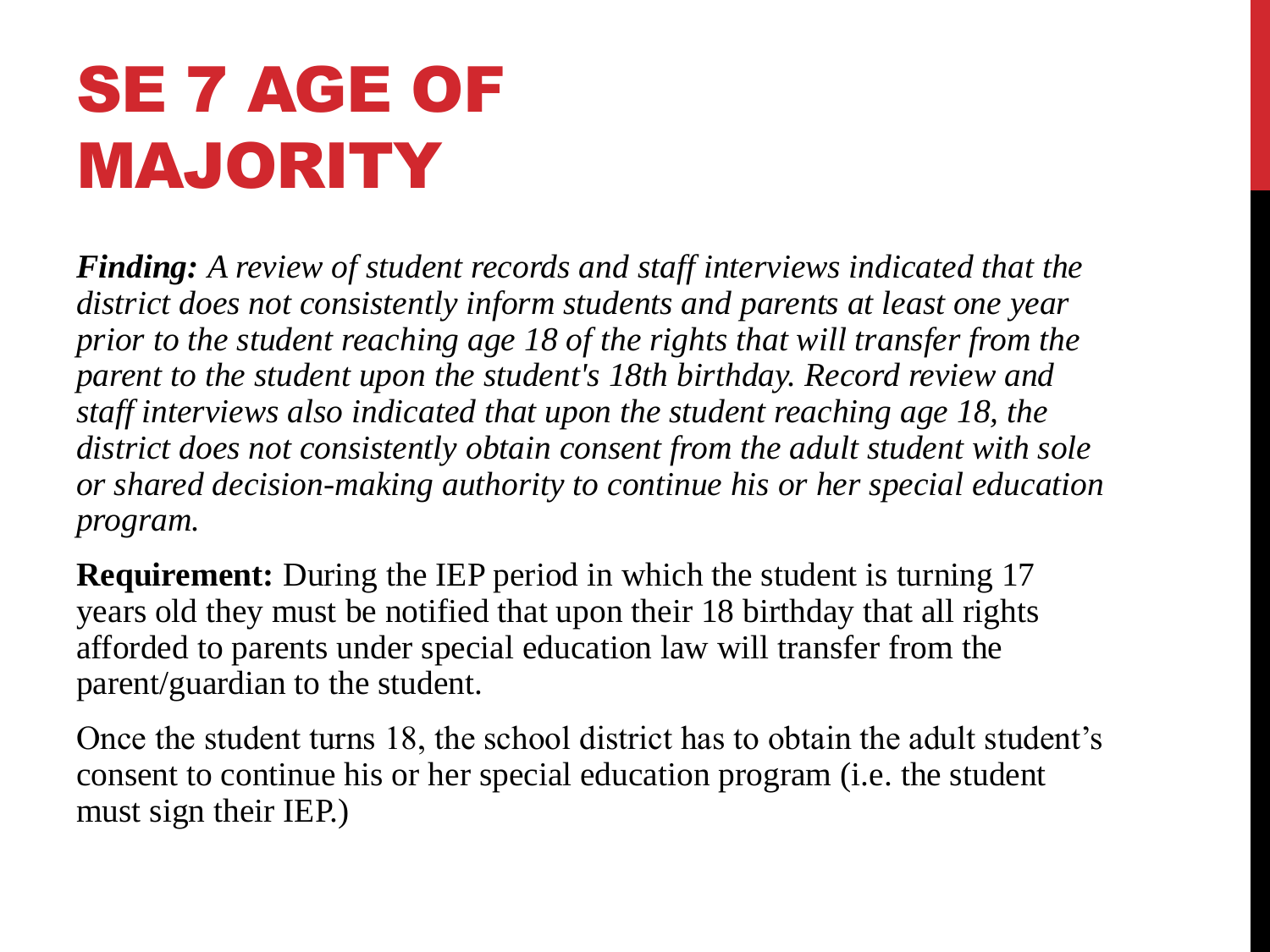# SE 7 AGE OF MAJORITY

- Training all high school, and out-of-district special education staff including special education teachers, Team Chairpersons, and Special Education Coordinators on the need to explain the transfer of rights during the IEP period in which the student turns 17. *Status:*  completed
- Creating and monitoring a list of students who are turning 18 this school year and developing a notification system to have student sign his/her own IEPs. *Status:* on-going
- Implementing a quarterly review process by special education administrators in which a sampling of applicable records is selected to check for compliance. *Status:* on-going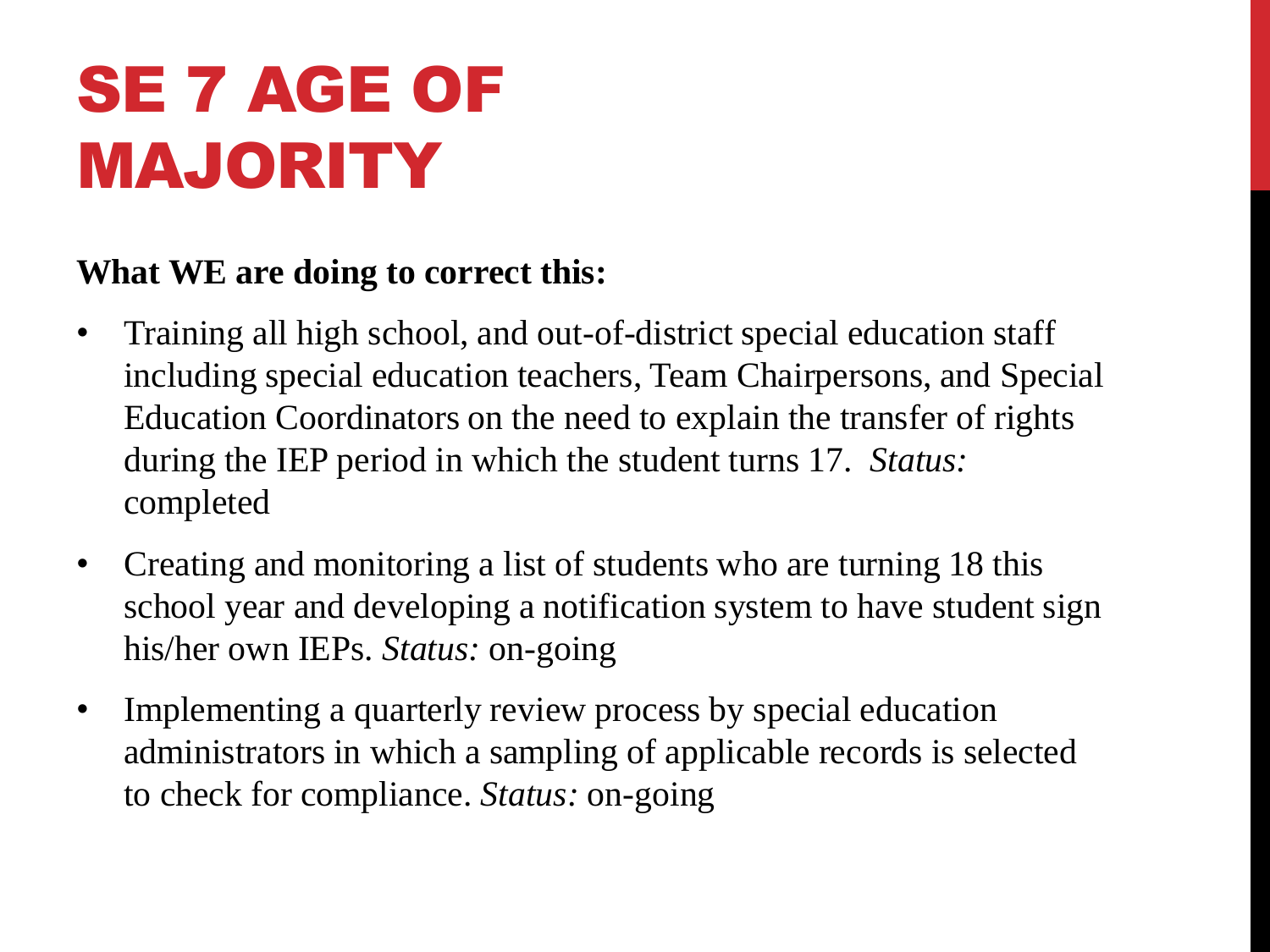### SE 8 TEAM COMPOSITION & ATTENDANCE

*Finding: A review of student records indicated that when required Team members do not attend a Team meeting, the district does not consistently obtain the parent's agreement in writing to excuse the Team member's participation, and the absent member does not consistently provide written input into the development of the IEP to the parent and the IEP Team prior to the meeting.*

**Requirement:** Members of the Team attend Team meetings unless:

- the parent and district agree to use alternative means, such as a video conference or a conference call, for any Team meeting OR
- the district and the parent agree, in writing, that the attendance of the Team member is not necessary because the member´s area of the curriculum or related services is not being modified or discussed OR
- the district and the parent agree, in writing, to excuse a required Team member´s participation and the excused member provides written input into the development of the IEP to the parent and the IEP Team prior to the meeting.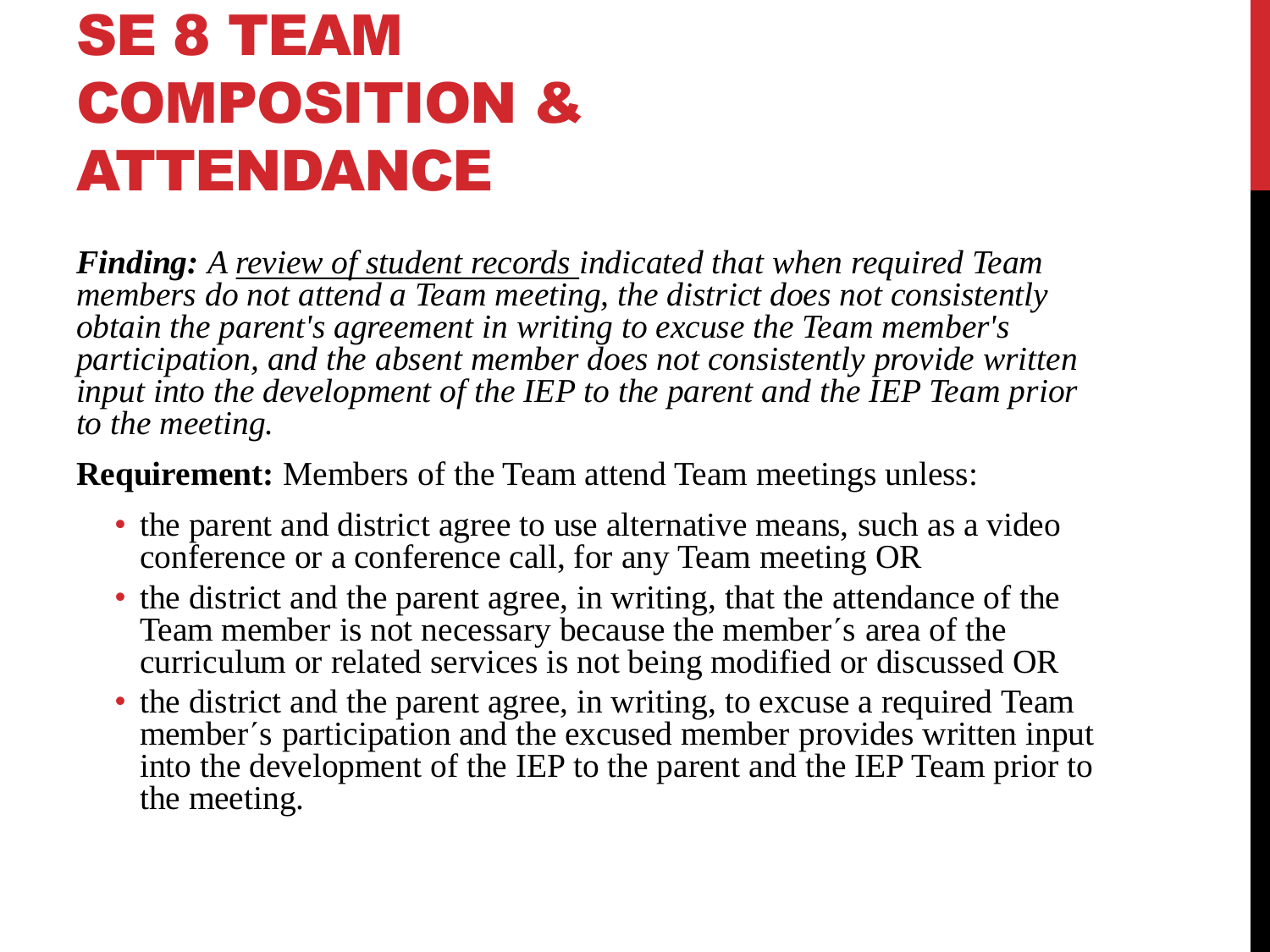### SE 8 TEAM COMPOSITION & ATTENDANCE

- Training all special education staff including special education teachers (liaisons for annual reviews) and Team Chairpersons on procedures for excusing a Team member from an IEP mtg. *Status:*  completed
- Sharing a template for written input when required team member is absent. *Status:* completed
- Implementing a quarterly review process by special education administrators and team chairpersons in which a sampling of applicable records is selected to check for compliance. *Status:* ongoing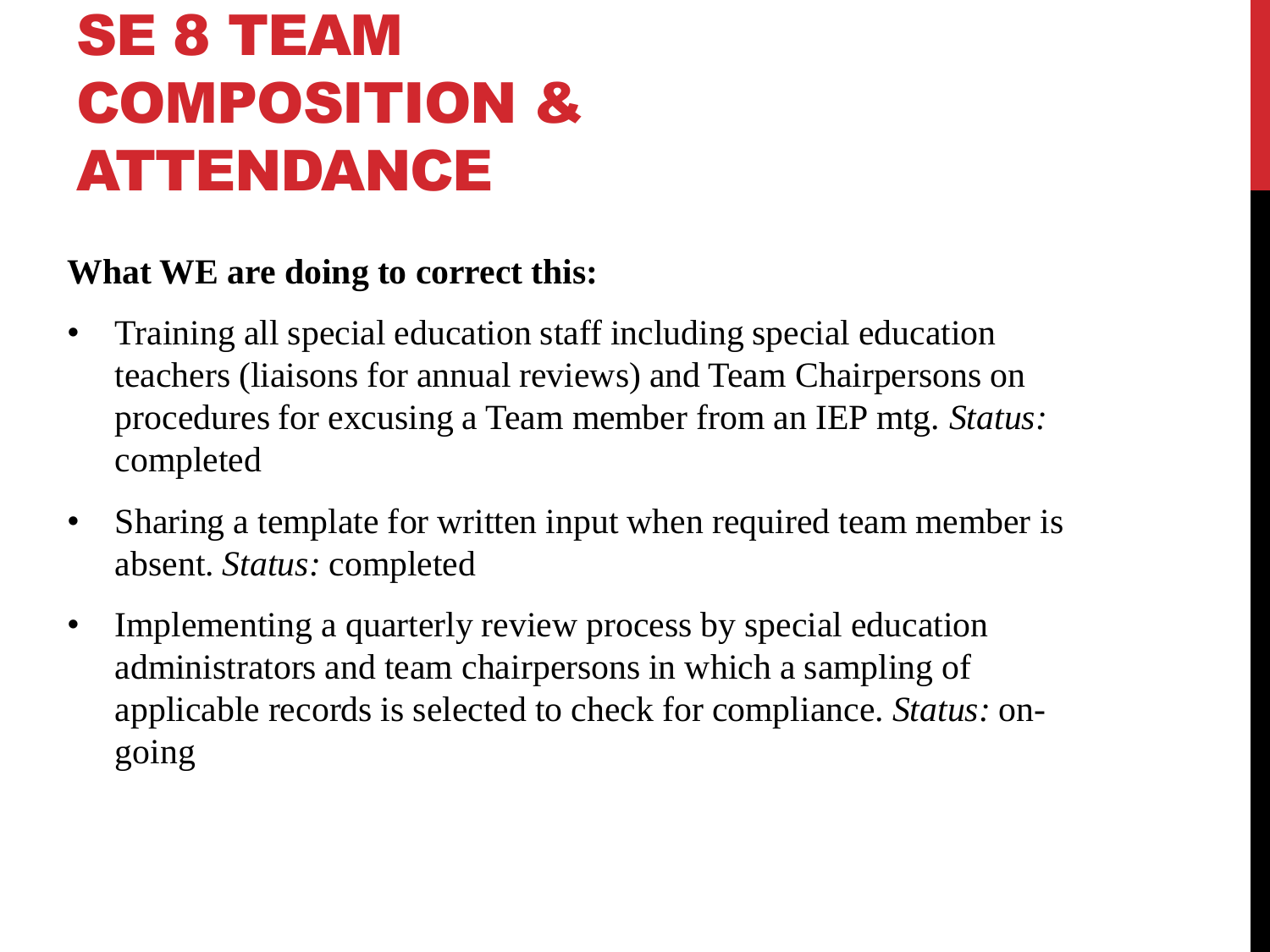## SE 13 PROGRESS REPORTS AND CONTENT

*Finding: A review of student records and parent interviews indicated that although progress reports are provided to parents at least as often as parents are informed of the progress of non-disabled students, the progress reports do not consistently include specific written information on the student's progress toward the annual goals in the IEP.*

**Requirement:** Parents must receive reports on the student's progress toward IEP goals at least as often as parents are informed of the progress of non-disabled students (i.e. as frequently as report cards go out)

Progress reports must answer the following TWO questions for each goal:

(1) What is the student's progress toward the annual goal?

(2) Is the progress sufficient to enable the student to achieve the annual goal by the end of the IEP period?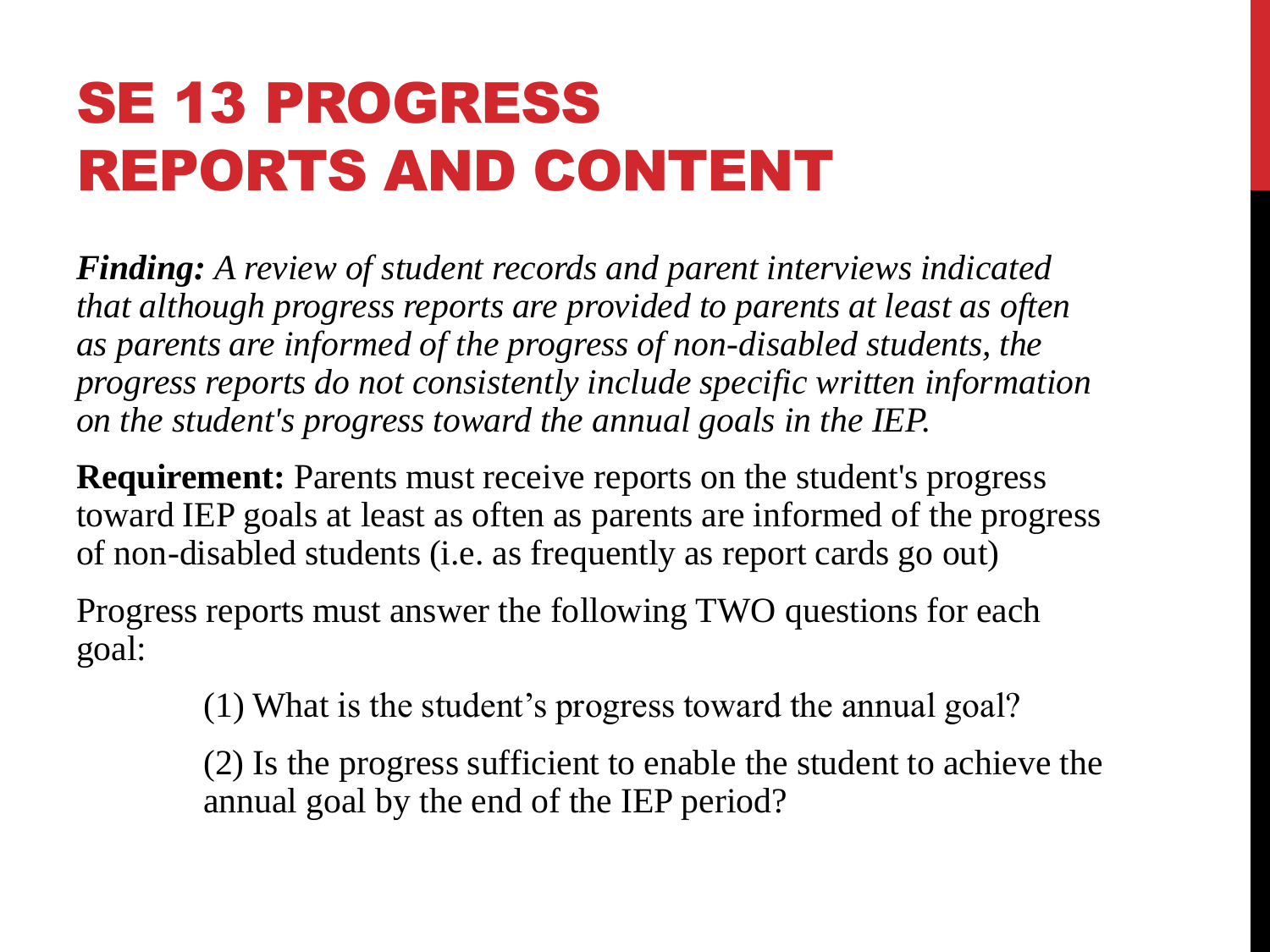## SE 13 PROGRESS REPORTS AND CONTENT

- Training all special education staff, including special education teachers, related service providers, and Team Chairpersons on writing progress reports that provide written information on the student's progress toward each IEP goal. *Status:* completed
- Implementing a review process at each reporting period in which Team Chairpersons check for compliance prior to sending progress reports. *Status:* on-going
- Implementing a review process by special education administrators in which a random sampling of records will be pulled at each level to check for compliance during each reporting period. *Status:* on-going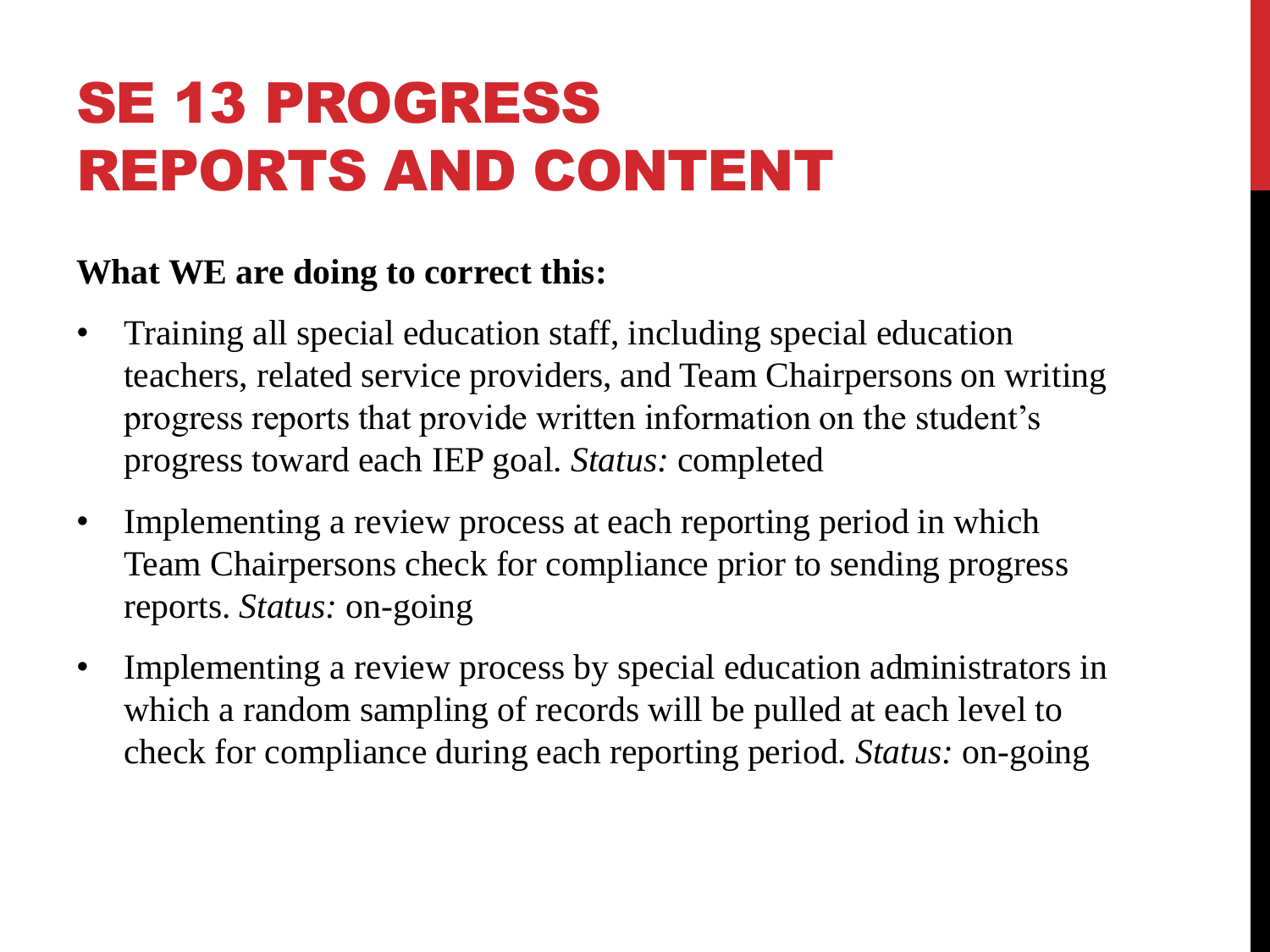# SE 14 REVIEW AND REVISIONS OF IEPS

*Finding: A review of student records and parent interviews indicated that Team meetings are not consistently held on or before the anniversary date of the IEP, to consider the student's progress and to review, revise, or develop a new IEP or refer the student for a re-evaluation, as appropriate. In addition, record review and parent interviews indicated that IEP Teams do not consistently convene to review and revise the IEP to address any lack of expected progress towards the annual goals and in the general curriculum*

**Requirement:** At least annually, on or before the anniversary date of the IEP, a Team meeting is held to consider the student's progress and to review, revise, or develop a new IEP or refer the student for a re-evaluation, as appropriate.

The IEP Team reviews and revises the IEP to address any lack of expected progress towards the annual goals and in the general curriculum.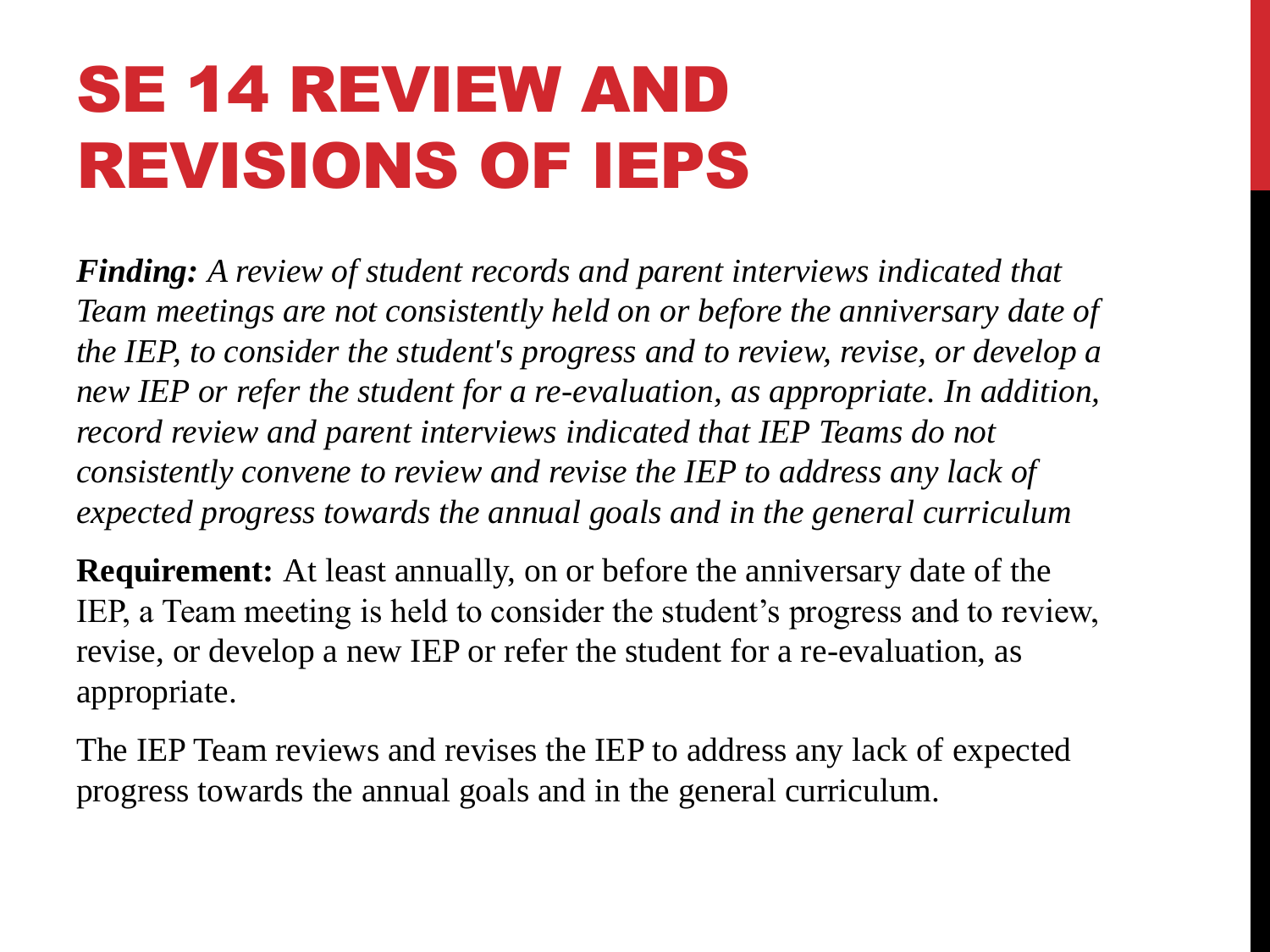# SE 14 REVIEW AND REVISIONS OF IEPS

- Revising the district's procedures to ensure that annual Team meetings are scheduled sufficiently in advance to allow for rescheduling proposed meeting date/time before the one-year anniversary and for clearly documenting in the student record that the Team meeting has been rescheduled after the IEP's anniversary date at the parent's request. *Status:*  completed
- Training all special education staff on this procedure and documenting parent requests to hold meetings after the anniversary date in our Meeting Invitations (N3). *Status:* completed
- Developing an internal oversight and tracking system for ensuring that when annual IEP Team meetings are scheduled beyond the anniversary date of the IEP at the parent's request, this request is clearly documented in the student record. *Status:* on-going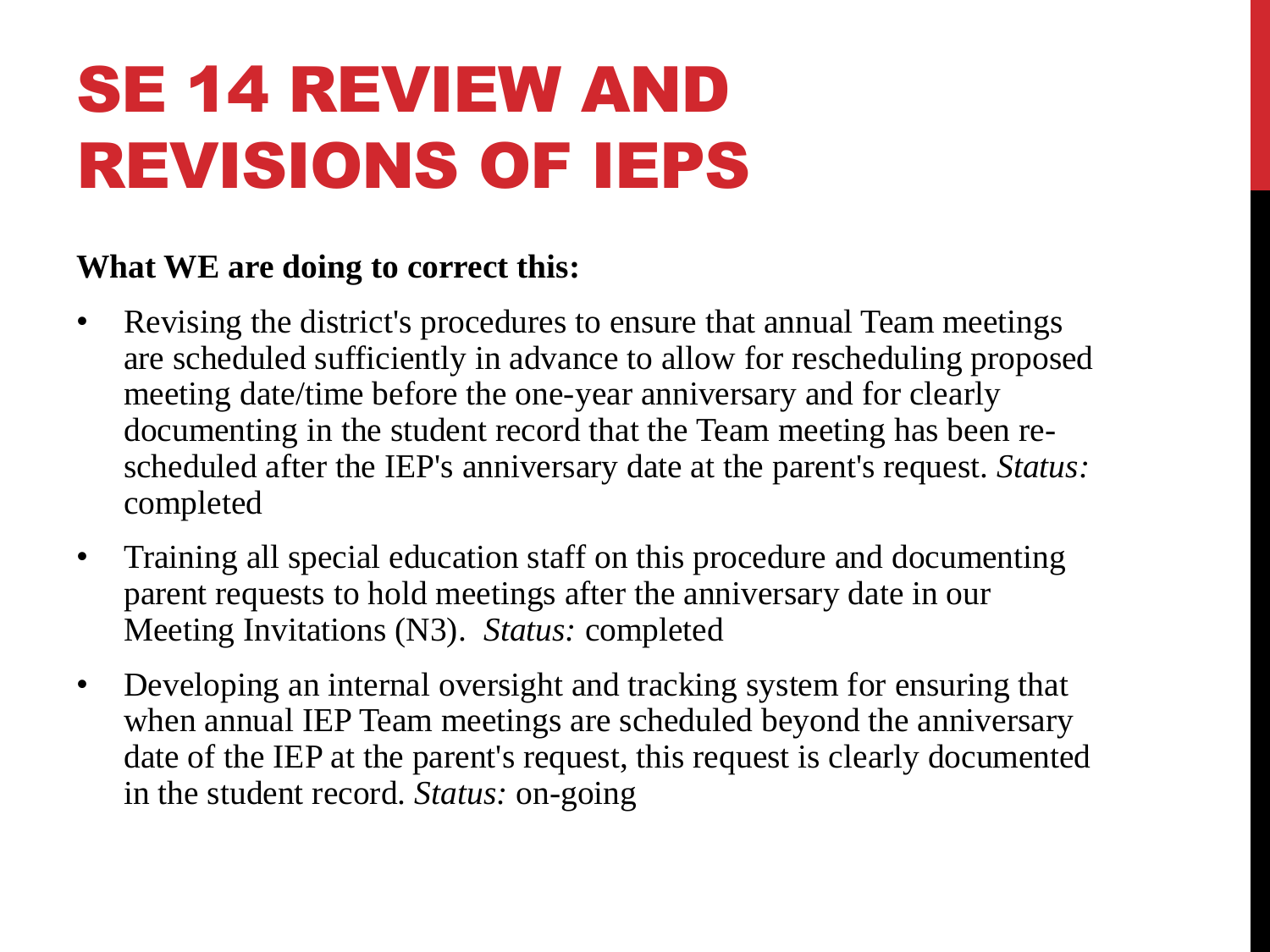### SE 18B DETERMINATION OF PLACEMENT; PROVISION OF IEP TO PARENT

*Finding: A review of student records and staff and parent interviews indicated that parents leave with summary notes at the conclusion of the IEP Team meeting, which include a completed IEP service delivery grid describing the types and amounts of special education and related services proposed by the district and a statement of the major goal areas associated with these services. Although the district provides the parent with two (2) copies of the proposed IEP and proposed placement along*  with the required notice, the IEP and placement are not consistently sent *within two calendar weeks of the Team meeting.*

**Requirement:** Immediately following the development of the IEP, the district provides the parent with two (2) copies of the proposed IEP and proposed placement along with the required notice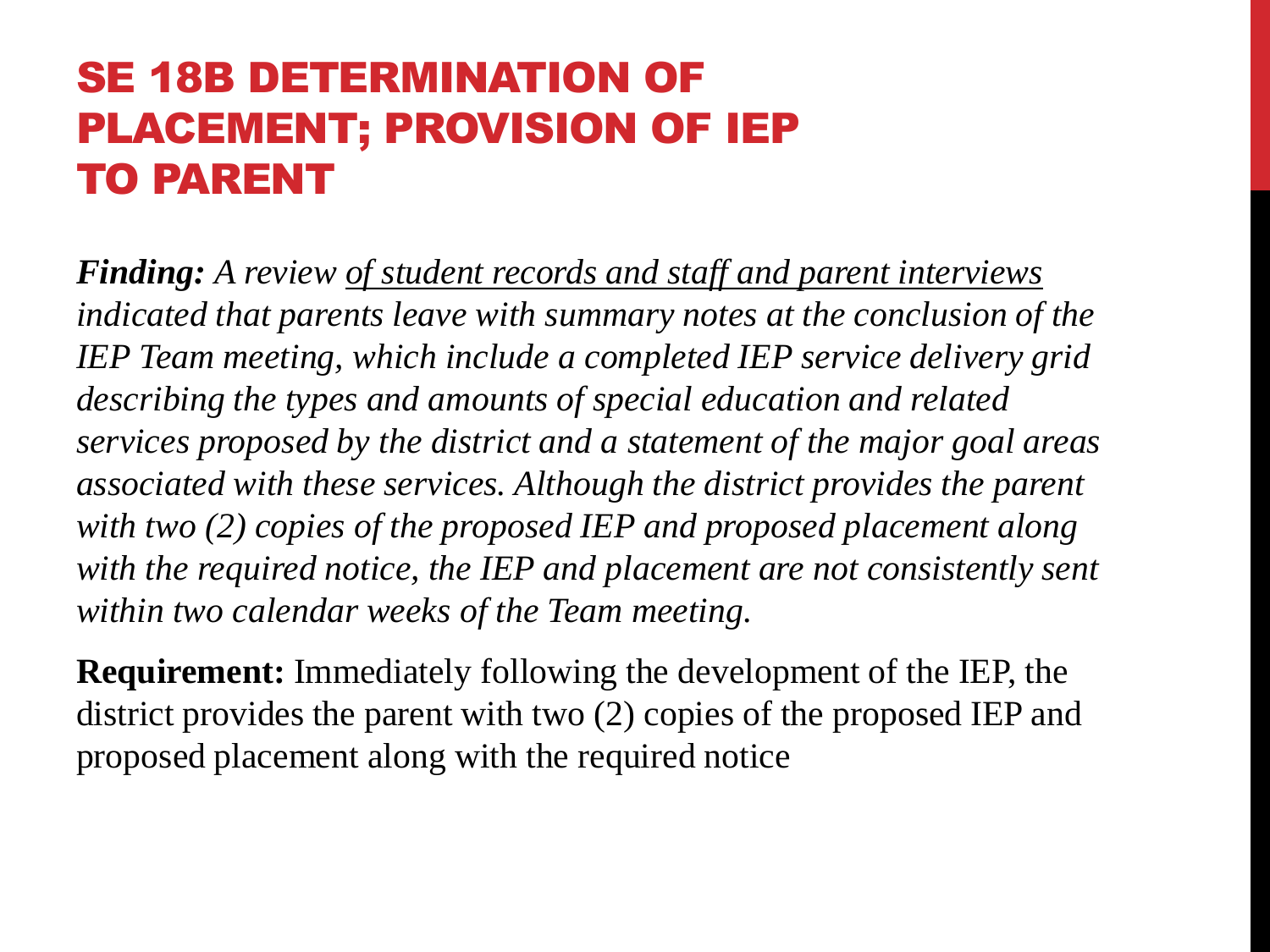### SE 18B DETERMINATION OF PLACEMENT; PROVISION OF IEP TO PARENT

- Creating an updated timeline for paperwork submission following an IEP mtg. *Status:* Completed
- Team Chairpersons will monitor compliance with submissions and notify administrators if they require assistance. *Status:* On-going
- Building administrators and special education coordinators will review this data monthly to identify additional staff member training and/or supervisory follow-up *Status:* On-going
- Implementing an annual review process by special education administrators in which a random sampling of records will be pulled at each level to check for compliance. *Status:* on-going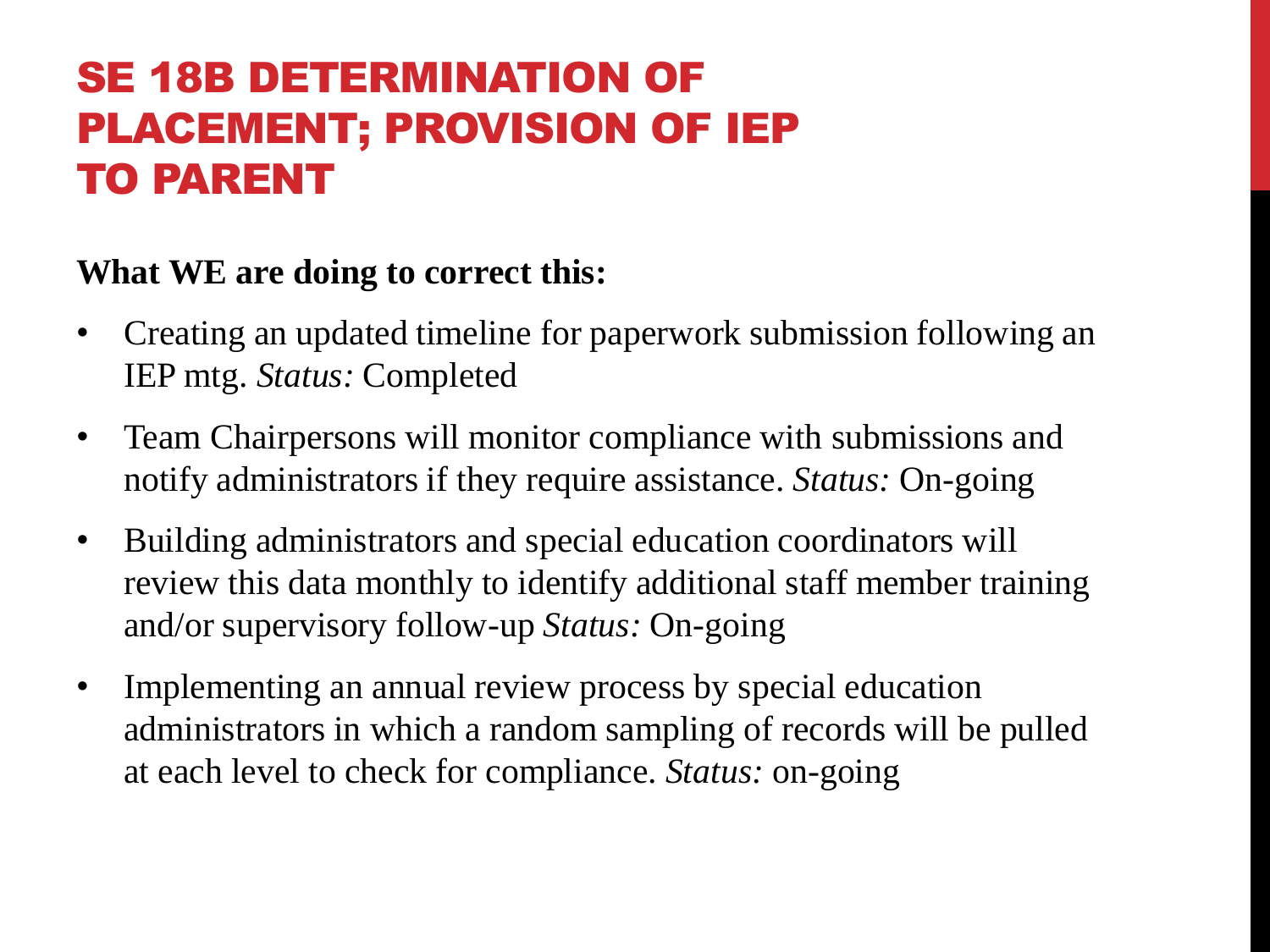### SE20 LEAST RESTRICTIVE PROGRAM SELECTED

*Finding: A review of student records indicated that the district does not consistently state why removal from the general education classroom is considered critical to the student's program and the basis for its conclusion that education in the least restrictive environment, with the use of supplementary aids and services, could not be achieved satisfactorily.*

**Requirement:** If the student is removed from the general education classroom at any time, the Team states why the removal is considered critical to the student's program and the basis for its conclusion that education of the student in a less restrictive environment, with the use of supplementary aids and services, could not be achieved satisfactorily.

The district does not remove an eligible student from the general education classroom solely because of needed modification in the curriculum.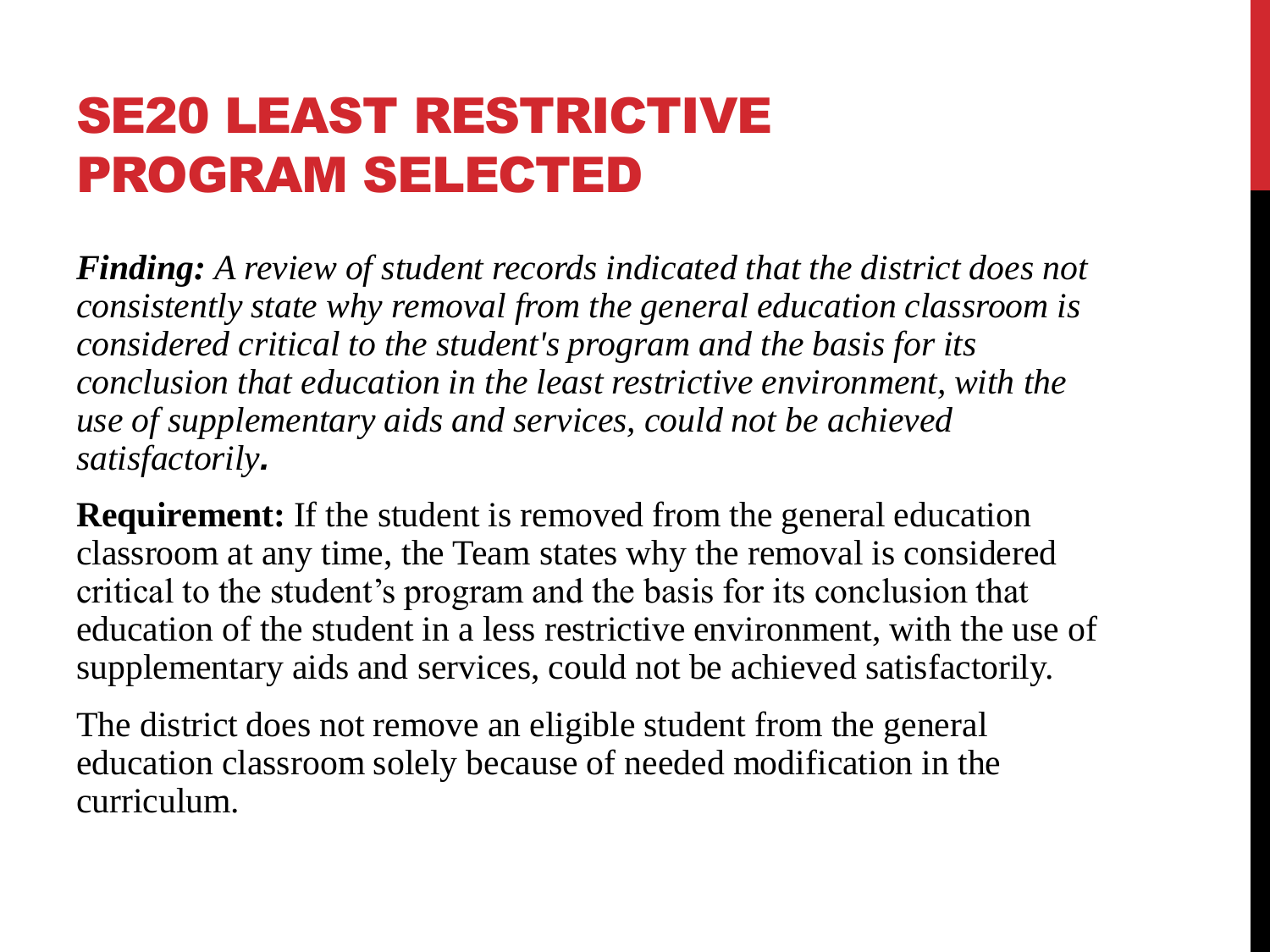### SE20 LEAST RESTRICTIVE PROGRAM SELECTED

- Training all special education staff including special education teachers, related service providers, and Team Chairpersons on writing *Non-participation Justification* statements. *Status:* on-going
- Implementing a quarterly review process by special education administrators in which a random sampling of records will be pulled at each level to check for compliance. *Status:* on-going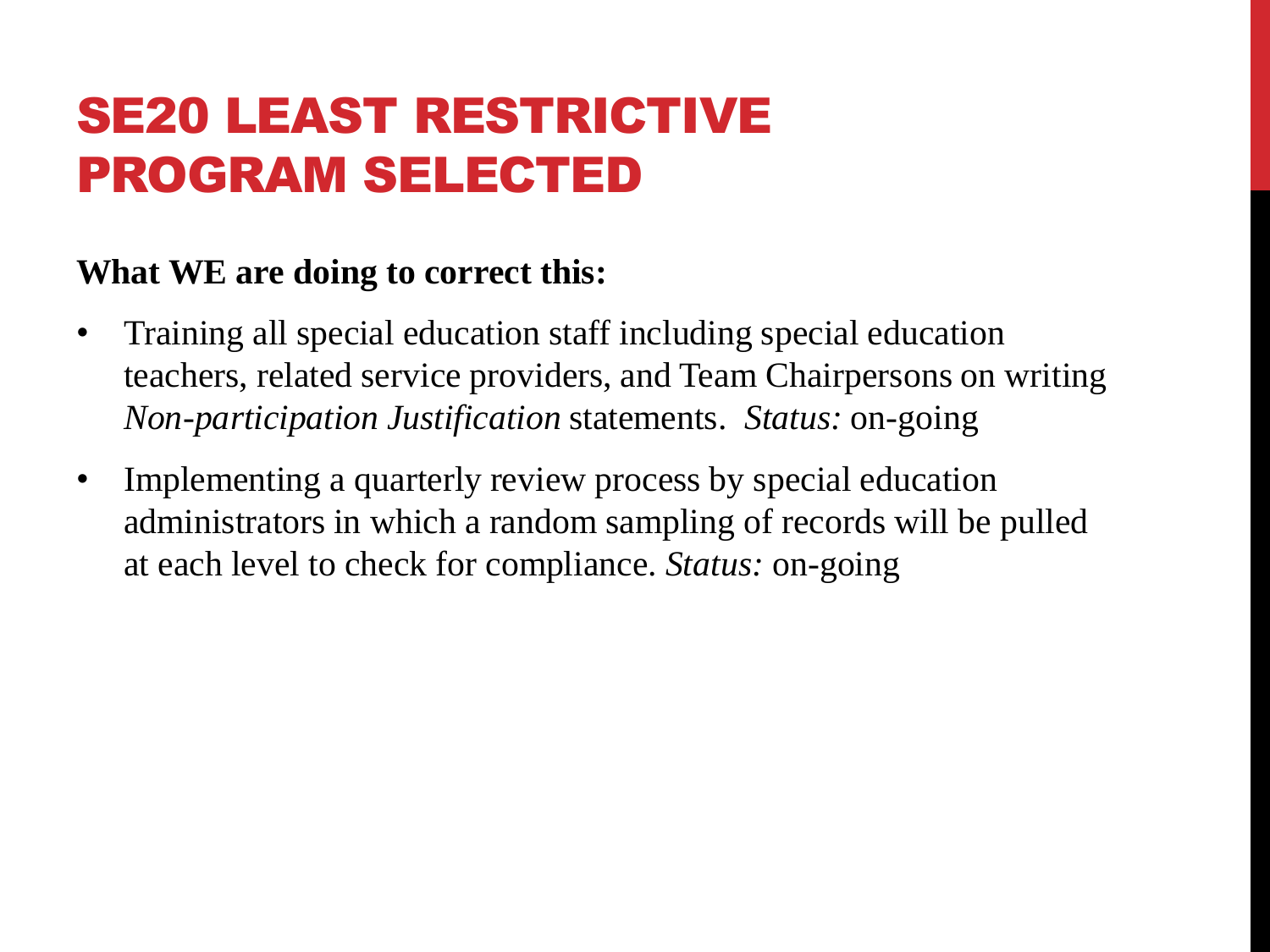### SE 21 SCHOOL DAY AND SCHOOL YEAR REQUIREMENTS

*Finding: A review of student records indicated that IEP Teams do not consistently consider extended year programming when the student has demonstrated or is likely to demonstrate substantial regression in his or her learning skills and/or substantial difficulty in relearning such skills if an extended program is not provided.*

**Requirement:** The Team routinely considers the need for an educational program that is less than or more than the regular school day or school year, including extended day, or year, and/or residential services, and indicates on the IEP why the shorter or longer program is necessary**.**

An extended day or year program is identified if the student has demonstrated or is likely to demonstrate substantial regression in his or her learning skills and/or substantial difficulty in relearning such skills if an extended program is not provided.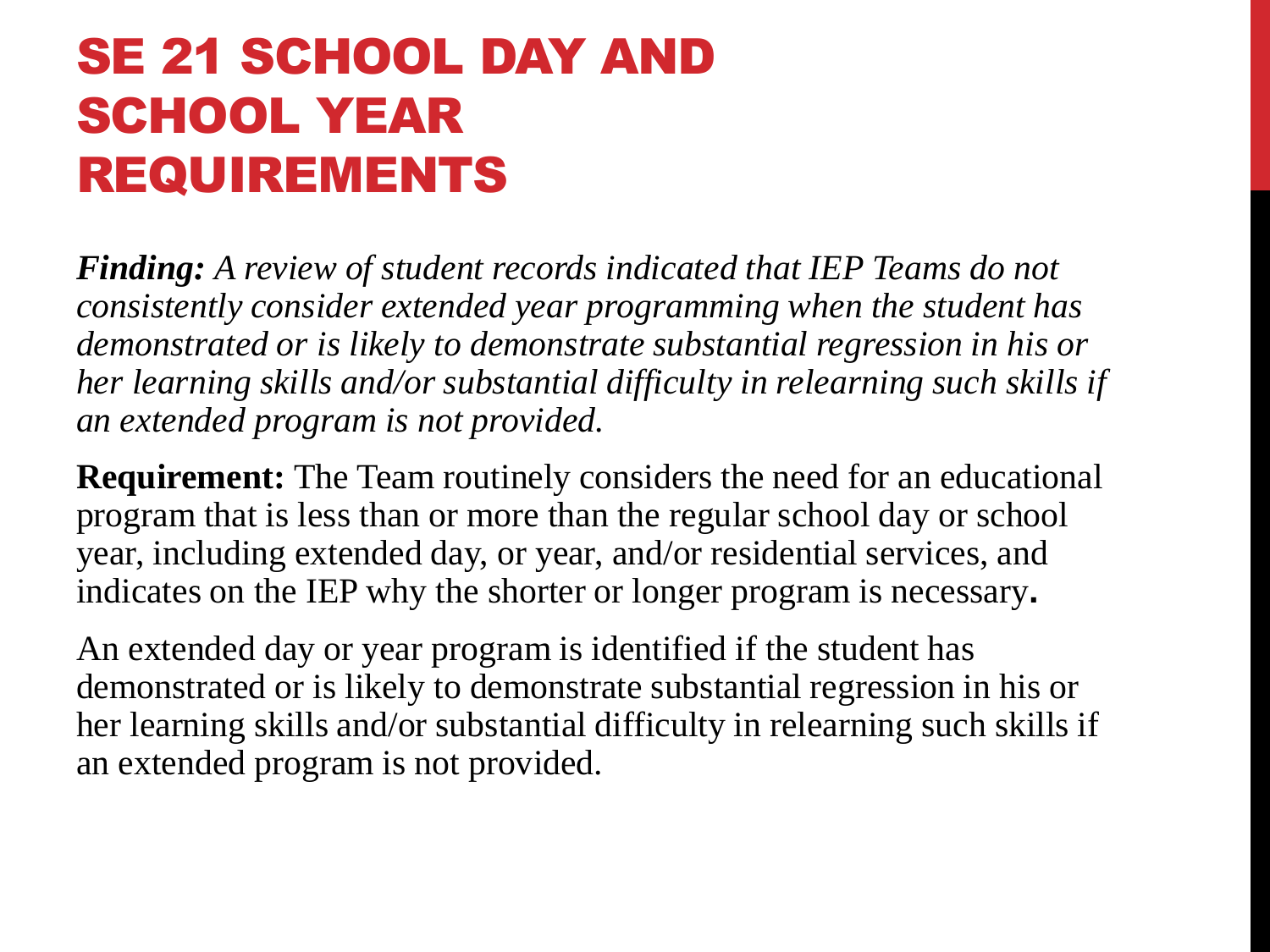### SE 21 SCHOOL DAY AND SCHOOL YEAR REQUIREMENTS

- Training all special education teachers and Team Chairpersons on the need for Teams to consider extended year programming at the time of the IEP meeting and criteria for consideration. *Status:* completed
- Implementing a quarterly review process in which a random sampling of records will be pulled at each level to check for compliance. *Status:* on-going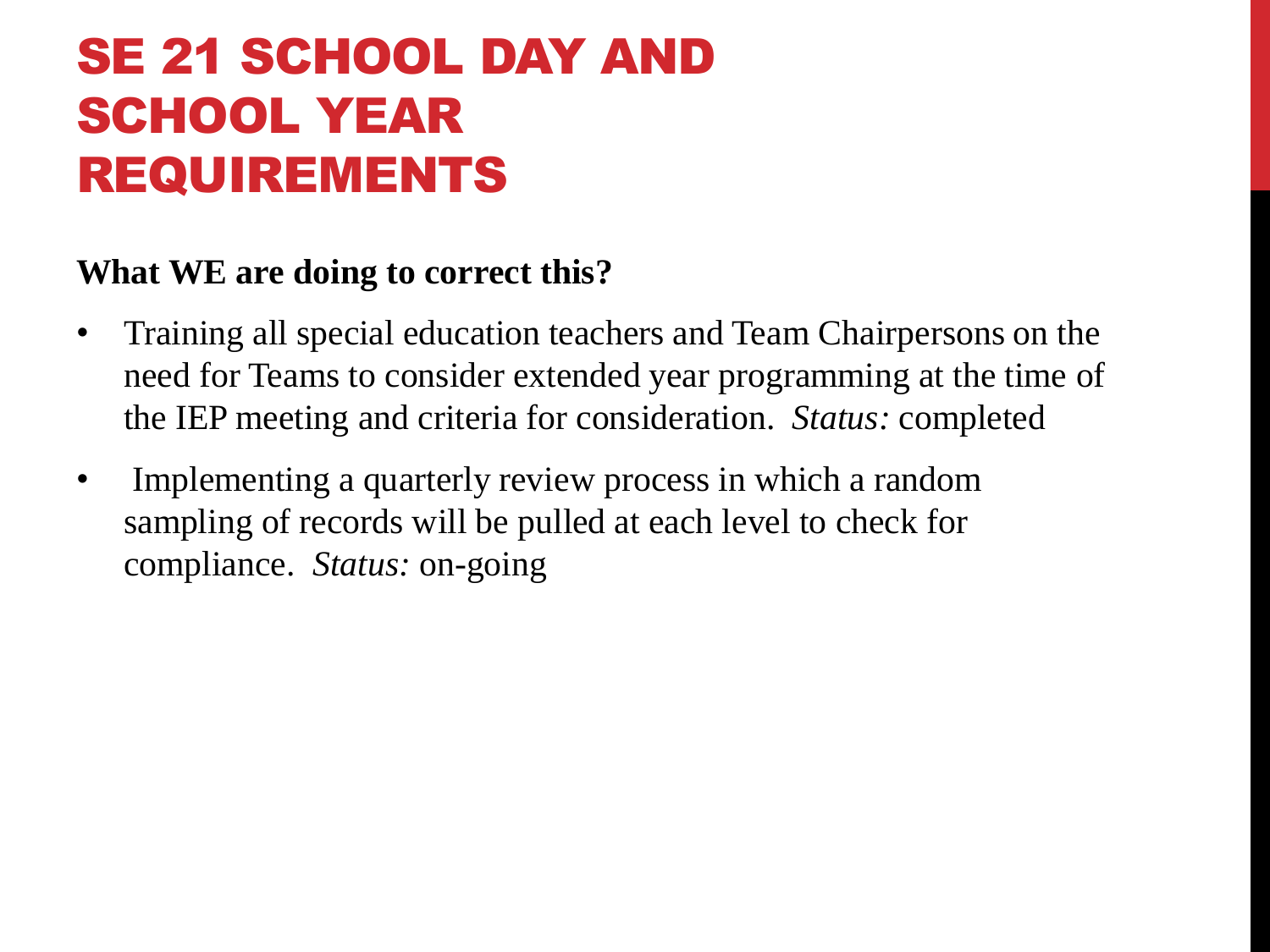### SE 22 IMPLEMENTATION AND AVAILABILITY

*Finding: A review of student records, staff and parent interviews, and parent surveys indicated that when the IEP of the student in need of special education has been accepted in whole or in part by the student's parent, the school district does not consistently provide the mutually agreed upon services without delay. Specifically, due to the late hiring of related service providers, speech and language services were not fully implemented at Dallin Elementary School for the start of the 2016-2017 school year until December 2016, and physical therapy services were not provided at Brackett Elementary School until the beginning of October 2016. Record review and staff and parent interviews indicated that, unless specifically requested by the parent, the district does not immediately inform parents in writing of any delayed services, reasons for delay, actions that the school district is taking to address the lack of space or personnel and does not offer alternative methods to meet the goals on the accepted IEP*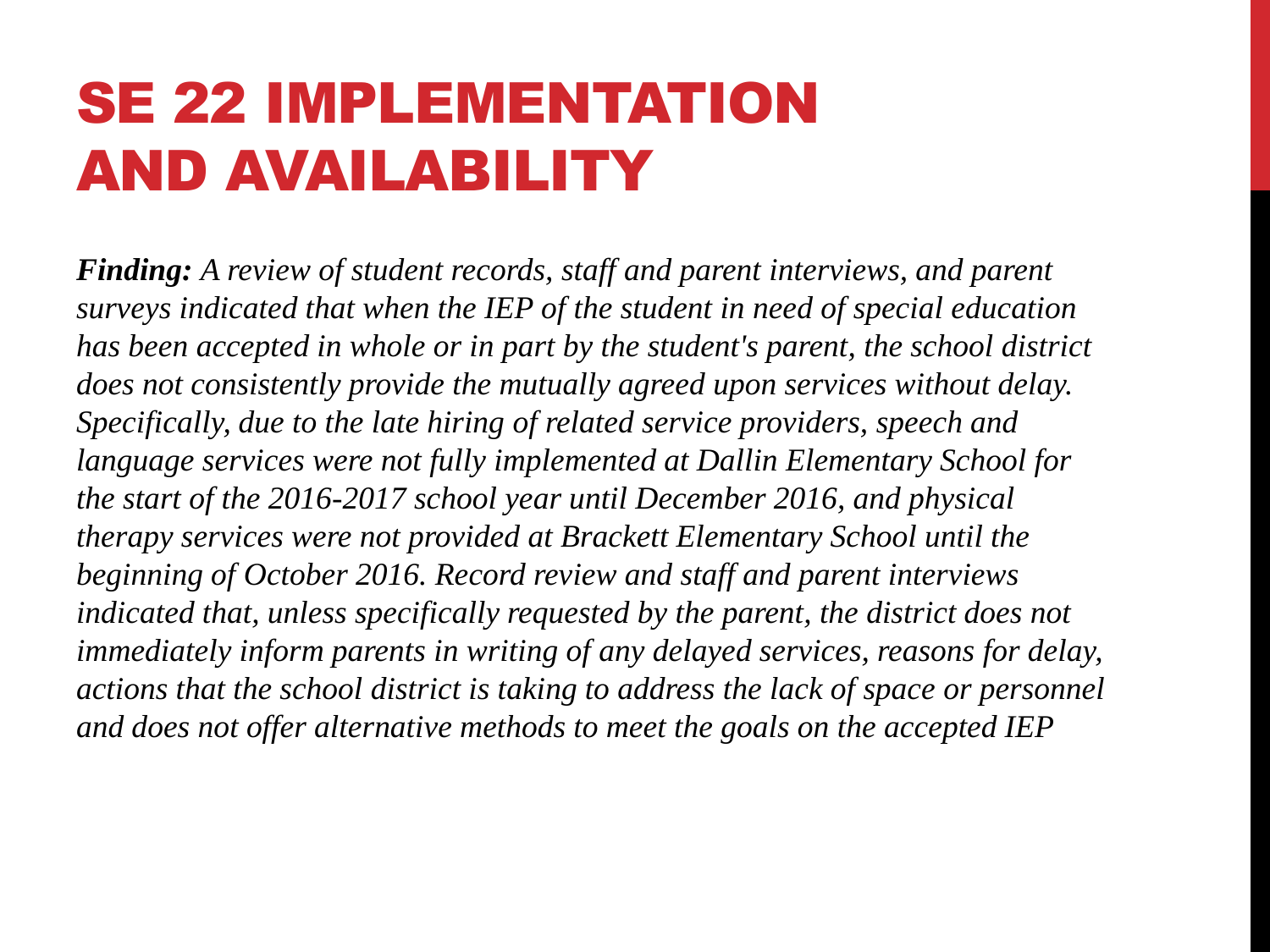## SE 22 IMPLEMENTATION AND AVAILABILITY

**Requirement:** The District immediately informs parents in writing of any delayed services, reasons for delay, actions that the school district is taking to address the lack of space or personnel and offers alternative methods to meet the goals on the accepted IEP. Upon agreement of the parents, the school district implements alternative methods immediately until the lack of space or personnel issues are resolved.

#### **What WE are doing to correct this:**

• Several students have already completed compensatory services. District will be reviewing and notifying impacted families who have not been previously contacted to discuss a compensatory service plan. *Status:* on-going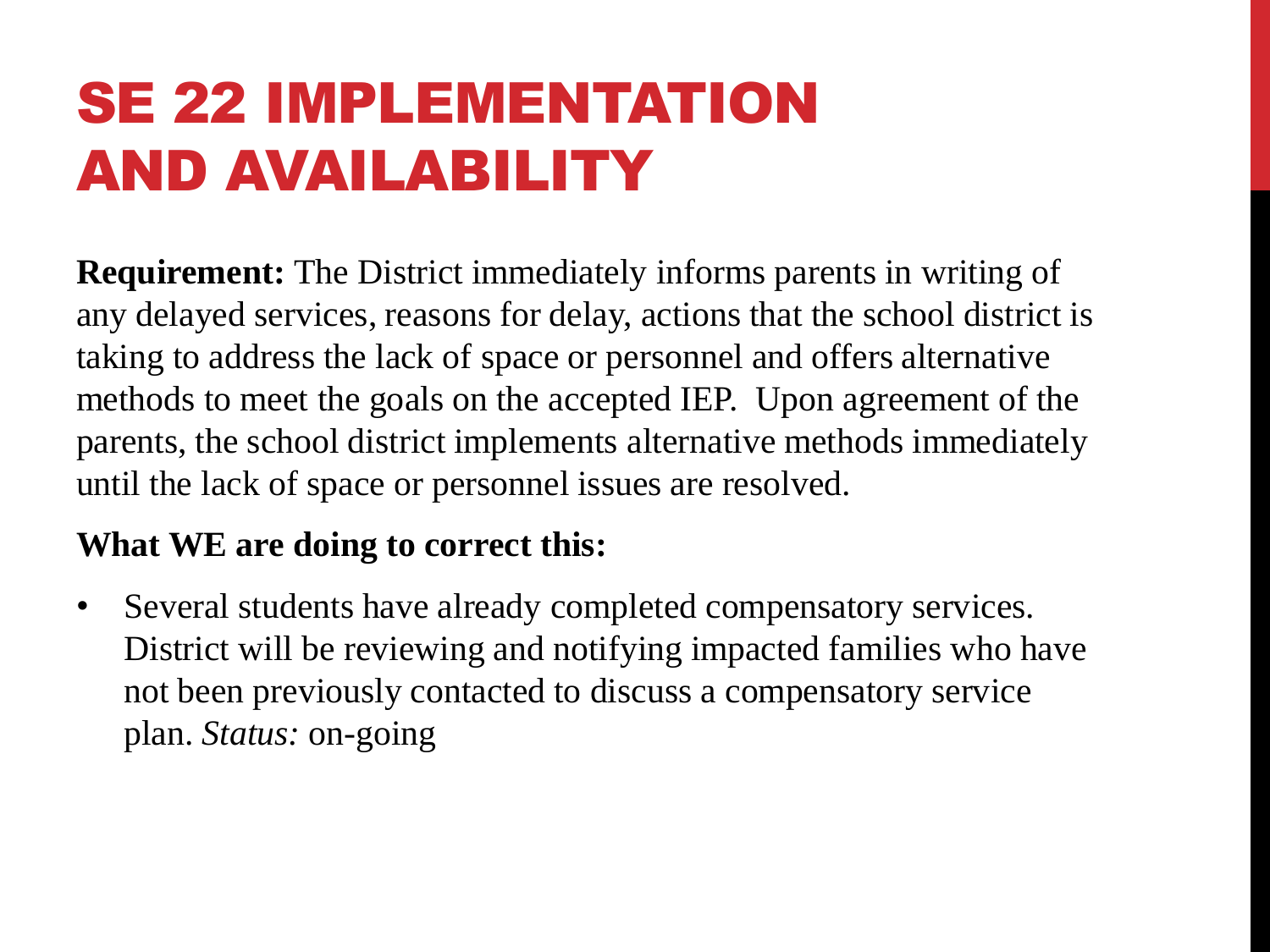### SE 24 NOTICE OF PROPOSED SCHOOL DISTRICT ACTION

*Finding: A review of student records indicated that information included in the narrative description of the Notice of Proposed School District Action (N1) does not contain sufficient detail of the district's proposed actions, specifically a description of each evaluation procedure, test, record, or report the agency used as a basis for the proposed or refused action.* 

#### **Requirement:**

Describe one or more of the following actions: Initial Evaluation, Reevaluation, Emergency Evaluation, Extended Evaluation Period, IEP, IEP Amendment, Placement (include the specific placement location and transportation requirements, if any), Graduation or any other proposal used to initiate or change the identification, evaluation, educational placement or the provision of special education services by answering the following questions:

What action is the school district proposing to take?

Why is the school district proposing to act?

What rejected options were considered and why was each option rejected?

What evaluation procedure, test, record or report was used as a basis for the proposed action?

What other factors were relevant to the school district's decision

What next steps, if any, are recommended?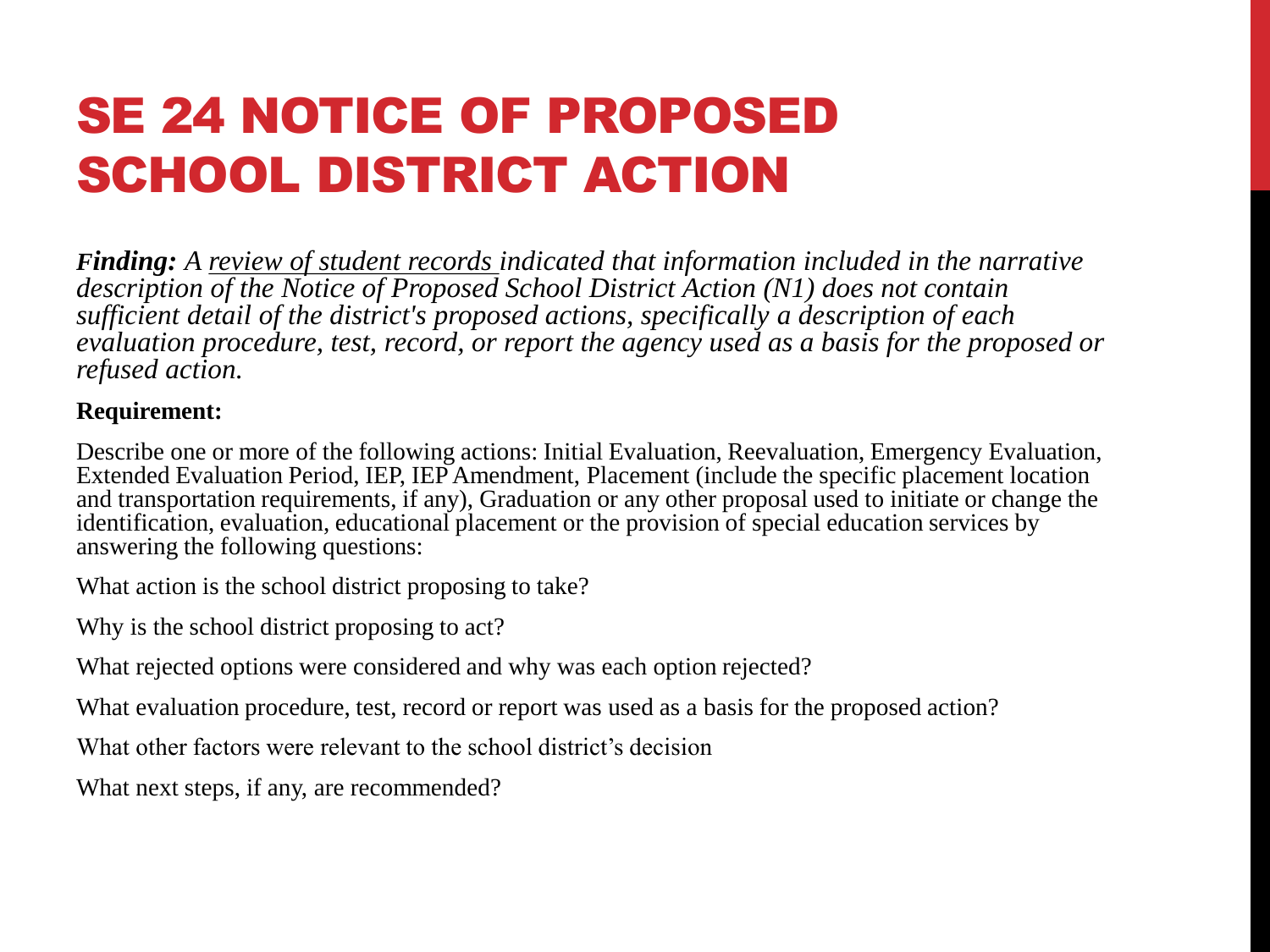### SE 24 NOTICE OF PROPOSED SCHOOL DISTRICT ACTION

- Training Team Chairpersons to note with sufficient detail in the "N1" the type of assessments/categories of testing they considered, in addition to the other information (ex. report cards, progress reports, student report, classroom observation.) *Status:* completed
- Changing the default setting in our IEP software. *Status:* completed
- Implementing a quarterly review process by special education administrators in which a random sampling of records will be pulled at each level to check for compliance. *Status:* on-going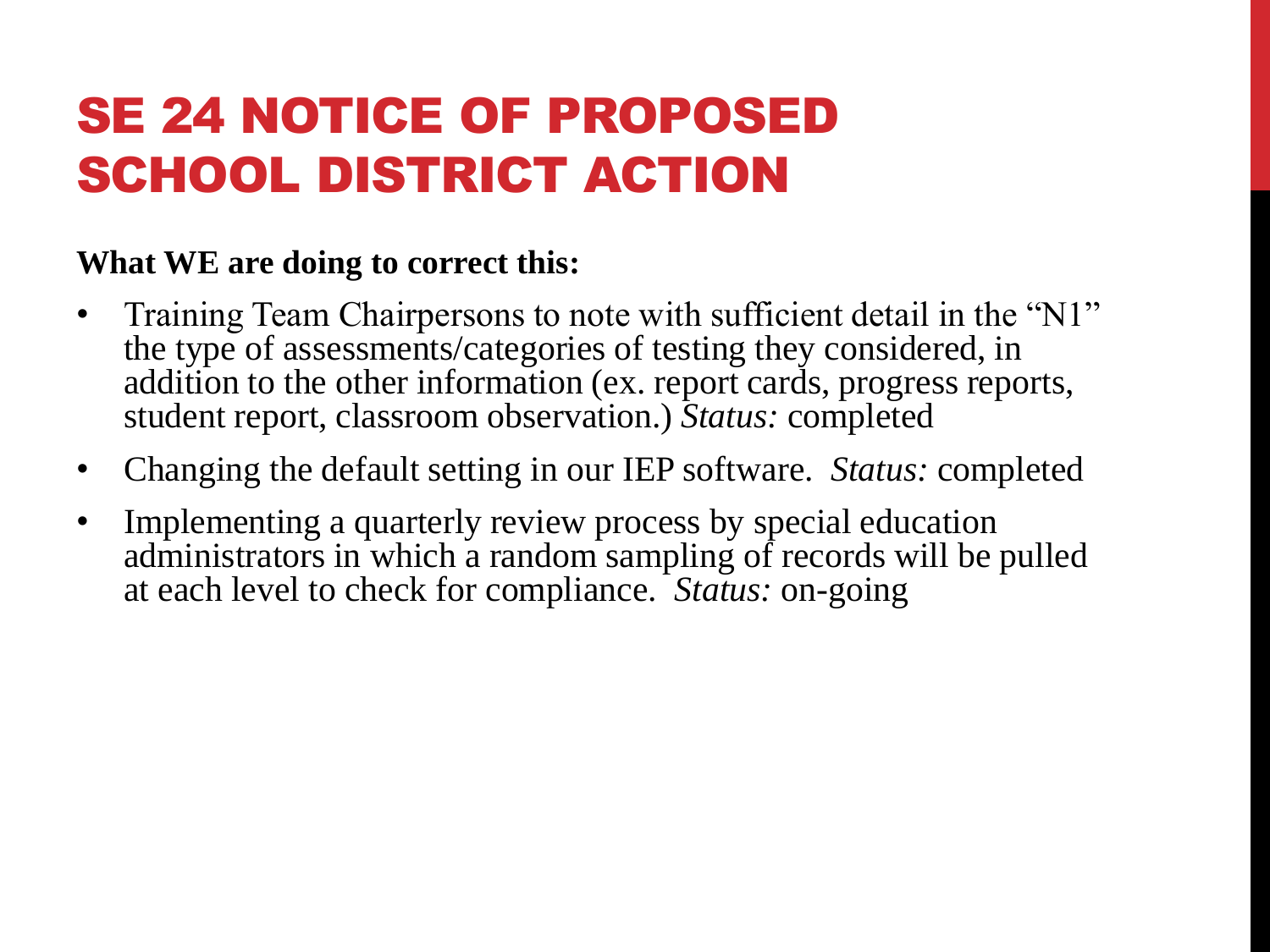# SE 54 PROFESSIONAL DEVELOPMENT

*Finding: A review of documents and staff interviews indicated that the district ensures that all staff, including both special education and general education staff, are trained on analyzing and accommodating diverse learning styles of all students in order to achieve an objective of inclusion in the general education classroom of students with diverse learning styles. However, document review and staff interviews indicated that the district does not ensure that all general education teachers are trained in methods of collaboration among teachers, paraprofessionals and teacher assistants to accommodate diverse learning styles of all students in the general education classroom and on state and federal special education requirements and related local special education policies and procedures.*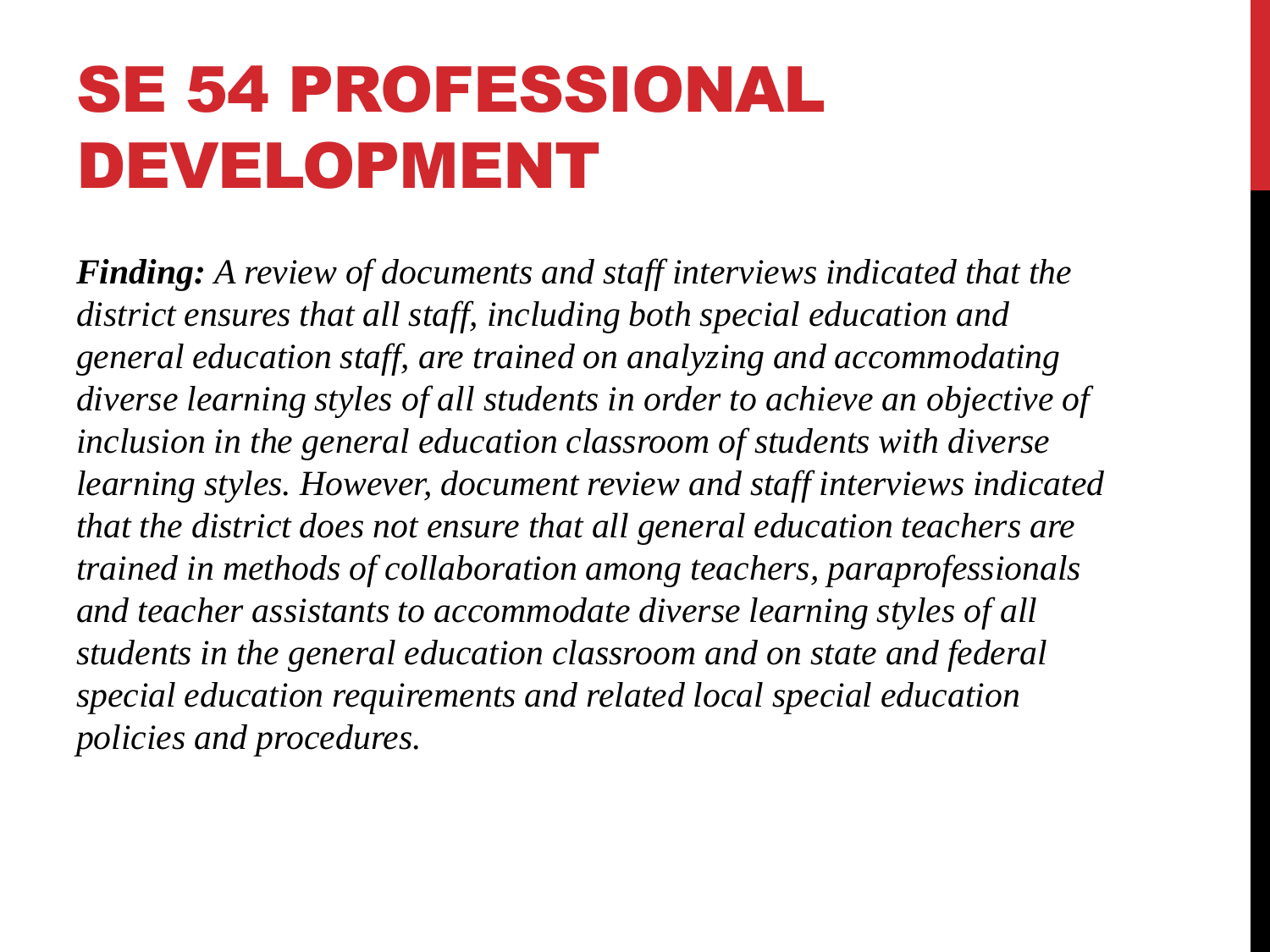# SE 54 PROFESSIONAL DEVELOPMENT

**Requirement:** The district ensures that all staff, including both special education and general education staff, are trained on:

- state and federal special education requirements and related local special education policies and procedures;
- methods of collaboration among teachers, paraprofessionals and teacher assistants to accommodate diverse learning styles of all students in the general education classroom;

#### **What WE are doing to correct this:**

• Working with the school principals and the Assistant Superintendent to include in the annual training methods collaboration among teachers and teachers assistants to accommodate diverse learning styles in the general education classroom and state, federal, and local special education policies. *Status:* completed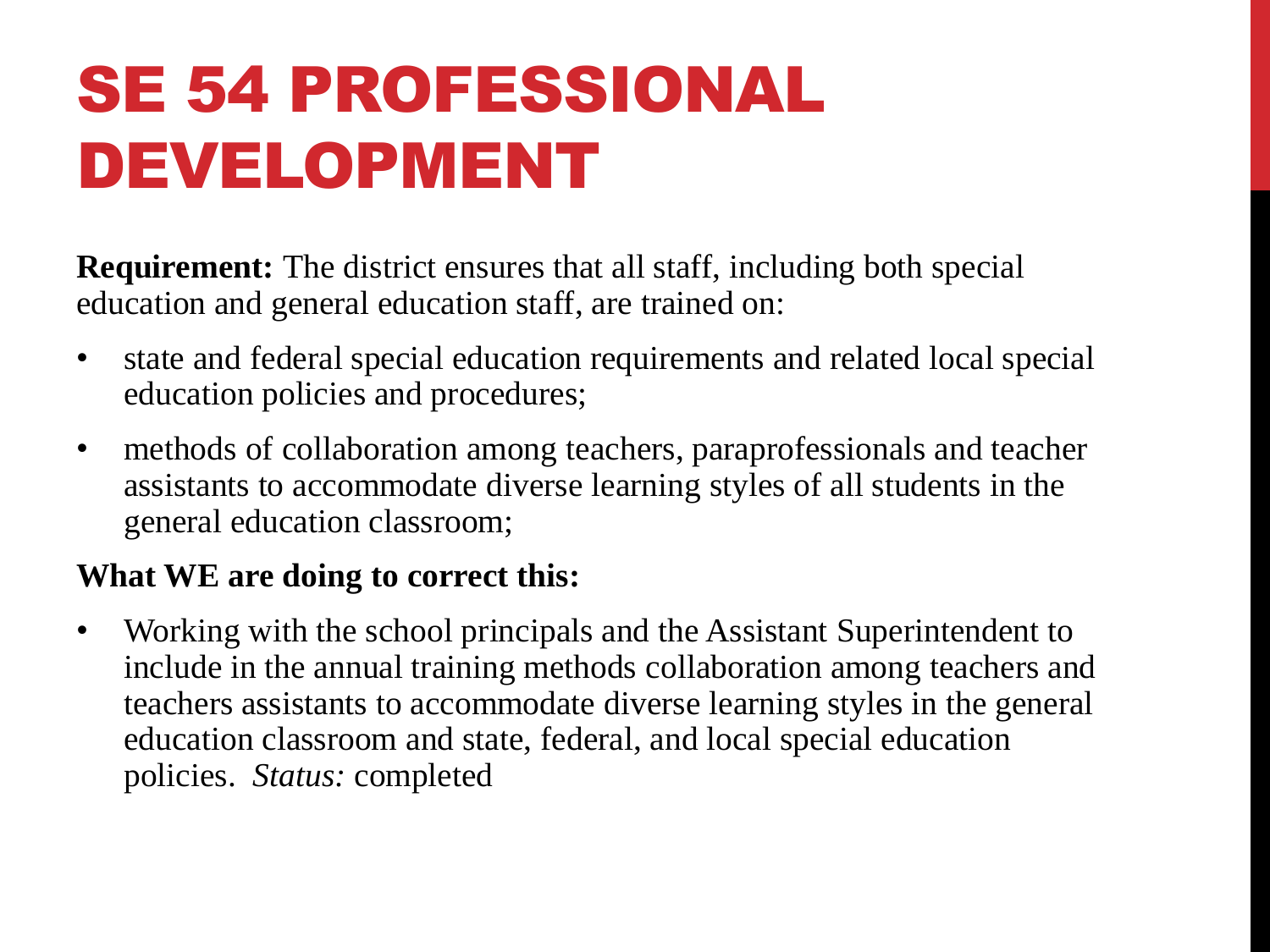### SE 55 SPECIAL EDUCATION FACILITIES & CLASSROOMS

*Finding: A review of facilities indicated that high school students are required to walk through another special education classroom or the school's social worker's office to access speech and language services, therefore compromising students' confidentiality.*

**Requirement:** The school district provides facilities and classrooms for eligible students that: (5) are not identified by signs or other means that stigmatize such students.

#### **What WE are doing to correct this:**

• Relocating the identified office space to a new location that meets the criteria specified in the regulations. *Status:* complete